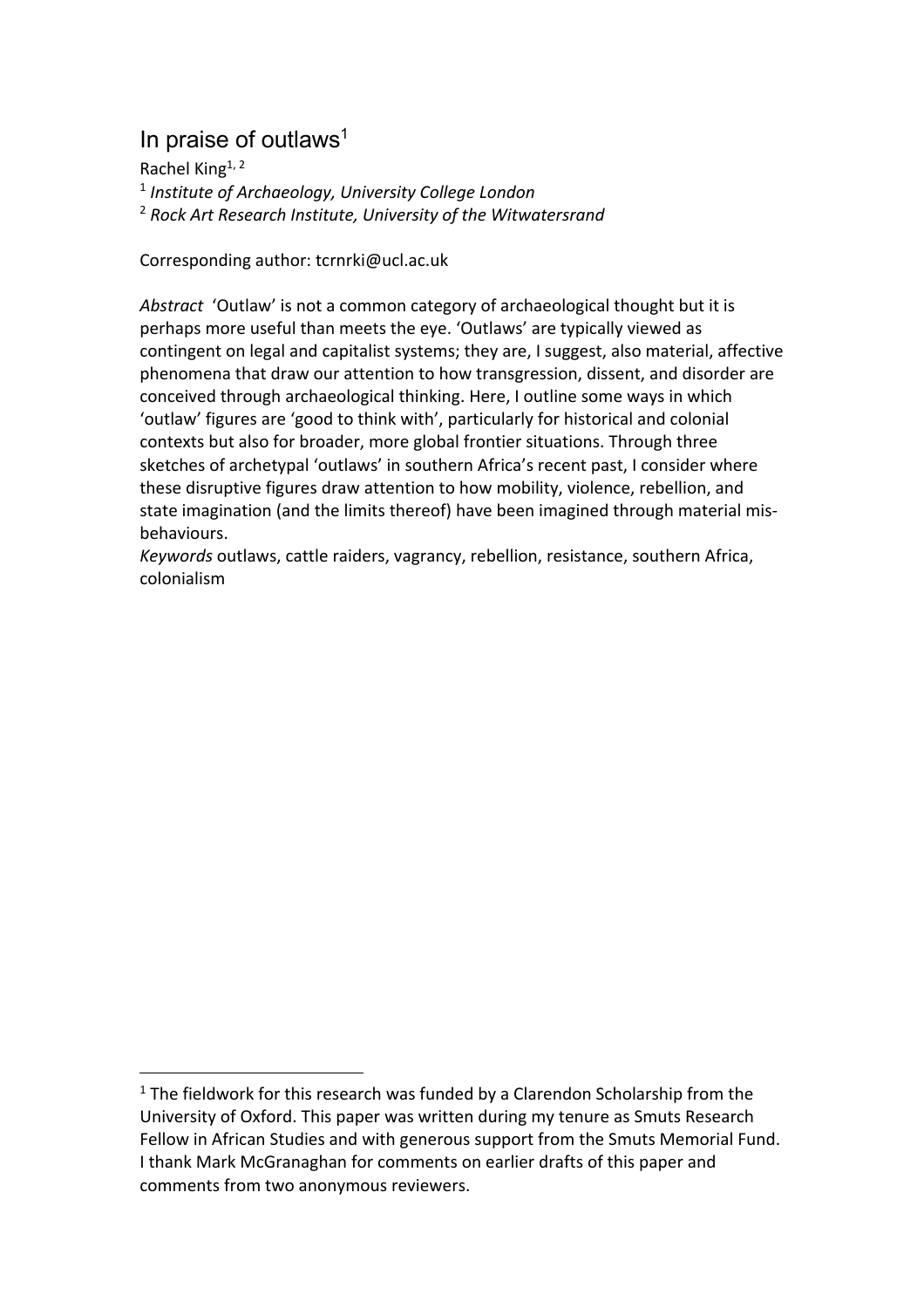## **Introduction**

'Outlaw' is not a common category of archaeological thought. The term, describing someone engaging in behaviours defined against or outside of what is or was legal, is laden with judgment and historical specificity, inhibiting its use as an analytic with which to think comparatively across time and space. However, a vibrant body of recent scholarship indicates that outlaws have much to offer us, particularly in archaeologies of colonialism and the modern world (e.g. Casella 2000; Dante 2017; Dawdy 2008; Winter 2013). While outlaws can be defined through legal systems, they can also be constructed from perceptions of behavioural, locative, and affective traits, or as identities adopted by those who chose to act in ways deemed illegal ('against the law') or illicit ('against social norms') (Dawdy and Hartnett 2013, 39). The outlaw thus has a great deal of archaeological relevance, as a bundle of traits that describe spatiality, economy, and material culture. This linkage between the structural and material conditions of people designated as criminal (and often linked with poverty) has been the topic of recent scholarship emanating largely from the Americas and Europe (Orser 2004, 31; Spencer-Wood and Matthews 2001).

Here, I explore what some outlaws reveal about archaeological ways of thinking – our habits of reasoning and interpretation. Focusing on assumptions about mobility, settlement, and subsistence, I consider where ideas about what constituted 'normal' or 'traditional' material practices condition our sensitivities to 'deviance', often construed as anti-social or as reactions to stress. I do this by examining archaeological narratives (including historical accounts relying heavily on the archaeological record) of social distress in nineteenth-century southern Africa, a period characterised by expanding colonialisms, aggressions among African chiefdoms, and widespread cattle rustling, rebellion, and punitive violence. These narratives are, I suggest, affective: they were produced by colonial observers relying upon actions and objects to shape ideas about order and deviation therefrom; by people inadvertently or deliberately enacting forms of dissent; and, later, by archaeologists thinking in terms of patterns and departures from these patterns.

A critical literature has developed around informal economies and the characters that populated them: pirates, prostitutes, smugglers, vagrants (Hartnett and Dawdy 2013). Often these figures are imagined through historical sources, as notions of criminality emerged from legal codifications, and the 'informality' of an economy became increasingly apparent in capitalist global systems. I join this literature in describing how outlaws were shaped through affect and gesture as much as through text and law. I submit that, where global capitalism penetrated slowly and unevenly, conceiving of outlaws was not so much a matter of distinguishing between formal and informal economies as navigating grey spaces between longstanding and transgressive economies, highlighting how disorderly actors were rooted in ideas about what disorder looked, acted, and felt like. In nineteenth-century southern Africa and other colonial contexts (Rao and Pierce 2004), racialised taxonomies drew on observed subsistence patterns; as these were criminalised, designations of 'outlaw' grappled with confusing assemblages of material culture, movement, and geography, coloured by memory, imagination, and rumour. We can thus observe how archaeological identities were criminalised, and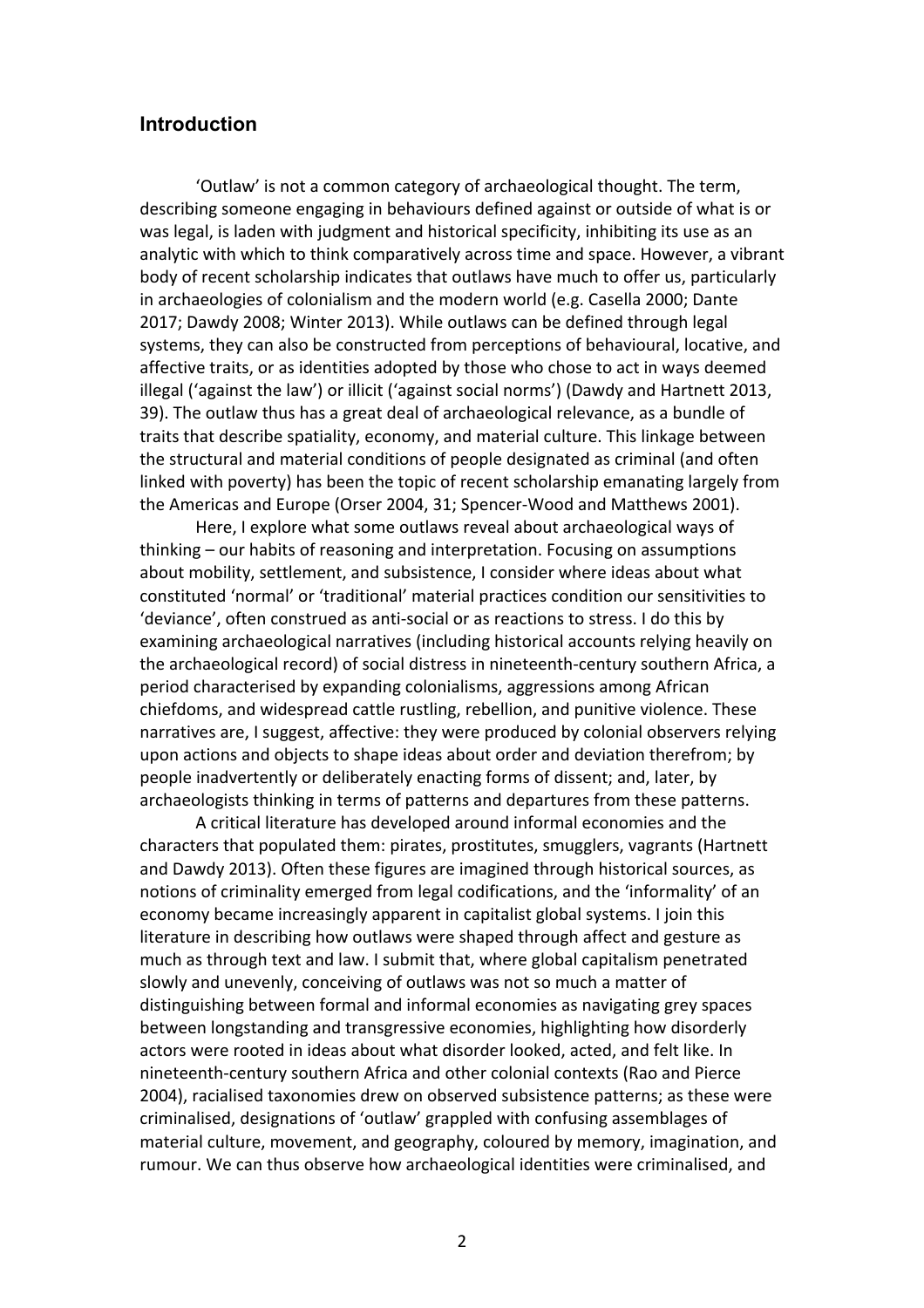how decisions to persist in these economies represent political choices, or ways of 'being in the face of the state' (González-Ruibal 2014).

Outlaws prompt us to look to the ambiguities surrounding informal and traditional economies, ethnicised and racialised typologies, and political authority and those who transgressed it. Examining three paradigmatic outlaw figures (the raider, the vagrant, and the rebel), I explore the material, affective basis for describing order and unruliness in the southern African past, especially where this referenced archaeological signatures. This sort of archaeological thinking implicates how bodies and landscapes, in addition to objects, behaved. Outlaws made themselves felt in different ways in different contexts, and in some cases were rendered most tangible through apparatuses erected to control them (gaols, labour reservations) rather than through materials that they created. As such, the discussions here are equally about presence and absence, materiality and ephemerality. One of the main points they highlight is that while some material traces may have been transient, their affects endured and continued to have an effect on the world.

These observations echo Martin Hall's (2000, 39) focus on the modern world as an 'inherently unstable system'. I am interested in how instability and uncertainty related to (usually violent) colonialist efforts to make sense of disorderly actors, and how these actors answered back. Further, I treat practices of describing and managing deviance as lingering in some historical narratives – as leitmotifs in the process of writing history (cf. Stoler 2008). As such, this discussion encourages archaeologists working with colonial contexts to interrogate materials, places, and movements underpinning some histories, which may be more archaeological than we think (cf. van Schalkwyk and Smith 2004). It also takes up themes such as resistance and disruption that are crucial to archaeological understandings of expanding hegemonies, suggesting different avenues for considering how unruly dispositions were enacted over time.

#### **The good, the bad, and the bad-looking**

Nearly five decades ago, Eric Hobsbawm argued that criminals had distinctly *social* meanings rather than *legal* ones. Hobsbawm's seminal *Bandits* (2000 [1969]) described two broad categories of thieves:1 venal bandits who steal for selfenrichment, and social bandits who steal not just to prey on the wealthy or productive but to right the wrongs perpetuated on the *lumpenproletariat* by the ruling class. Over the past half-century, scholars have grappled with whether and how to treat Hobsbawm's bandits as folklore *versus* as empirical observations, particularly questioning the existence of bandits in non-agrarian societies (Seal 2009).

Two aspects of Hobsbawm's argument retain particular salience for archaeological approaches to outlaws. First, inasmuch as 'banditry' refers to the idea that crime has social meaning, it directs us to examine how disorder and attributions thereof are rooted in particular social circumstances and expressions of power. Second, Hobsbawm's 'fundamental project' was to understand 'criminal deviance' as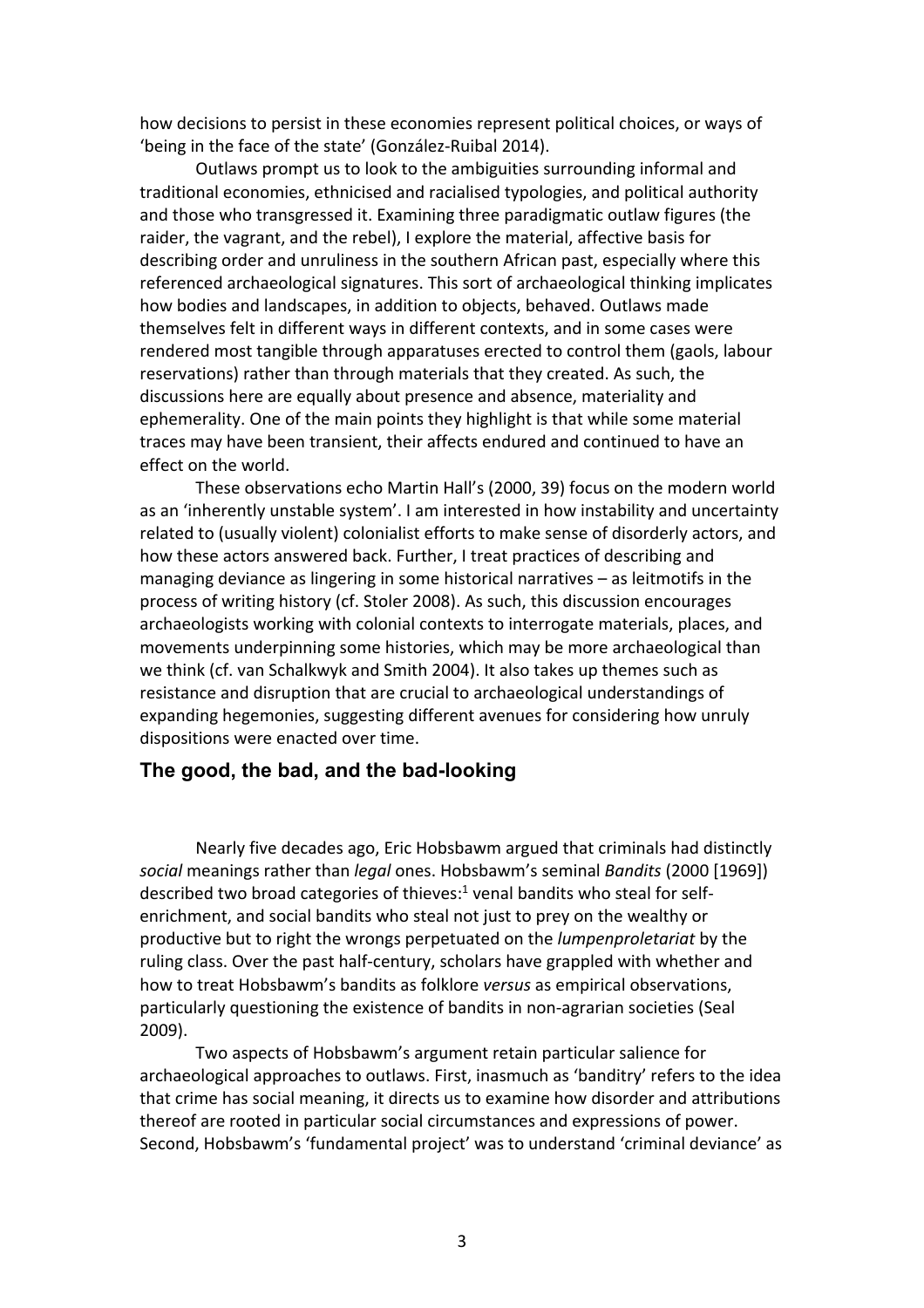a form of existence against dominant social values, often drawing on an awareness of historical circumstances (Austen 1986, 102).

Criminal deviance as dissent from socio-political order is often elided into discussions of resistance, located within the arsenal of 'weapons of the weak', which range from outright rebellion and guerrilla tactics to prosaic 'foot-dragging' (Scott 1985, 29). In this sense, outlaws not only undermine state apparatuses, but form part of a larger moral community materialised through an array of cultural institutions and landscapes (Scott 2009; cf. Comaroff 1985).

'Outlaws' – embodying the social meaning of crime and resistance – are largely absent from African archaeology (but see King and Challis 2017; Lane 2011; Marshall 2014), partly because of a consensus that pre-colonial African politics offered few opportunities for transgressing existing leadership, and partly because the self-enrichment that banditry connotes relies heavily on Western notions of property ownership (Austen 1986). But dissent certainly existed; recent work by Alfredo González-Ruibal (2014) in north-eastern Africa argues that ontologies of resistance could materialise as a direct acknowledgement of and engagement with authority, chiming with archaeological and historical ethnographic foci on the connections between disorder and discipline in colonial *milieux* (Dawdy 2008, 4-5, 11).

From the latter half of the nineteenth century, colonial states became 'ethnographic, taxonomic states, where minute distinctions of race and status were elaborately encoded into forms of rule' (Rao and Pierce 2006, 4). These ideas about race and status included observations of criminality, rebelliousness, and other forms of non-compliance with the norms and expectations of colonial authority. Attributions of disorder implicated observations about culture:

> Objectifications of culture – the most visible end of a more complex process by which culture and biology were conflated and often deployed as a justification of the natives' civic disability – served to make the 'other' body a natural object for racially discriminatory governance, even while the violence that went along with it promised scandal (Rao and Pierce 2006, 4).

Perceptions and mis-perceptions of outlaws affected colonist *and* colonised, albeit in different ways. We should further exercise caution before subscribing to an overextended conception of the state's power, especially in settler colonies (King 2017b). While representatives of the colonial state in Africa were empowered to regulate and punish native bodies, they also acted out of anxiety, uncertainty, and flawed efforts to characterise 'normal' African cultures and behaviours – often through material, physical, linguistic, and locative traits. 'Objectifications of culture' and codifying racial differences did, indeed, enable governmental practices of control, which were often based on impartial or erroneous understandings of where the boundaries of these differences lay (cf. Stoler 2009). From these (mis)understandings arose systems of racial and ethnic segregation, forced labour,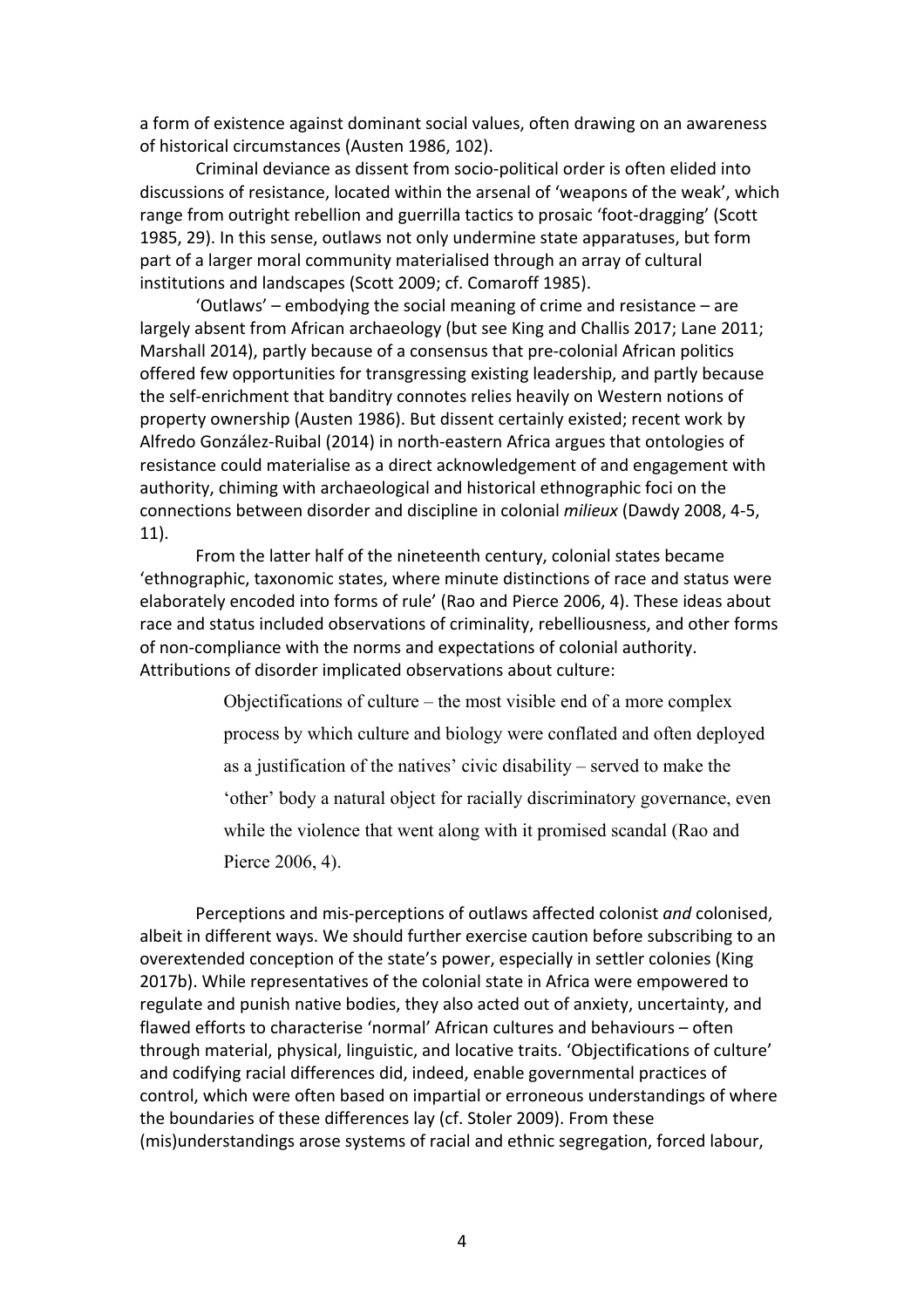genocide, and more quotidian policies such as criminalising certain kinds of living arrangements and behaviours.

Outlaws were thus affective figures, and as such represented accretions of memory and imagination. Feminist interventions in archaeologies of colonialism have highlighted connections between 'assemblages of affects,' including objects, anxieties, and desires (Casella and Voss 2011, 2), and identity. Barbara Voss (2011, 17) has argued that where sexuality, criminality, race, and other identifications emerged within historical contexts, we should pay attention to where social agents and institutions acted on these identifications. Put differently, we should look to how affect and effect were intertwined: dispositions like deviance, obedience, fear, or sympathy were manifested in (often stereotyped) practices and behaviours, which agents of empire acknowledged or acted against.

Here, I focus on how identifications referencing ideas about criminality drew on affective qualities like bodily gesture and location, personal appearance, material *accoutrements*, and living arrangements. This resonates with Oliver Harris and Tim Flohr Sørensen's (2010, 150) conception of affect as a dynamic 'network of relations', implicating physical and material qualities as much as memory, rumour, imagination, and sensation. Indeed, conceiving of affect as sensuous – inhering in the intersection of what people, objects, and places embody and what they evoke – offers a useful way of considering power, transgression, and discipline (Fleisher and Norman 2015, 12). This is particularly visible when one considers outlaws in colonial contexts, where criminality and disorder were imagined along with or against other forms of social identity, and where these imaginations produced tangible, material reactions like the construction of police stations and gaols – instances where affective forces reverberated beyond the physical person of the outlaw. To the extent that colonialism encompasses changing regimes of material significance (Gosden 2004), these disreputable or disorderly figures emerged at a point of slippage between these changing regimes and the desires or anxieties that they provoked.

Alexandra Hartnett and Shannon Lee Dawdy (2013, 38) note that conceiving of outlaw regimes as informal economies presumes the presence of state-sanctioned and -structured economies. As such, they are not a useful category for non-state societies or, I suggest, many settler colonial contexts where state power was diffuse or unevenly applied. Hartnett and Dawdy's work offers a useful rejoinder to bandit historiographies, demonstrating the need to interrogate not simply the function and extent of state power, but also the material experiences of people wishing to subvert or exploit it.

Rather than focus on defining outlaws against order and risk undercutting their agency, Dawdy and Joe Bonni (2012, 676) direct us to examine how the moral ambiguities of outlaw cultures lend themselves to a variety of 'material fantasies' and 'political interpretations'. This affective potency and explanatory or epistemic power leads back to the question of whether bandits are fact or folklore (or both): outlaw narratives rely on moral judgments, adopting dispositions towards people on the basis of traits that are varyingly apprehended as deviant or compliant. Whether or not historical outlaws actually *did* all the things described in texts may be beside the point, if contemporaries *behaved* as though they were real: laws were enacted, fences constructed, gaols built, all to address these senses of disorder.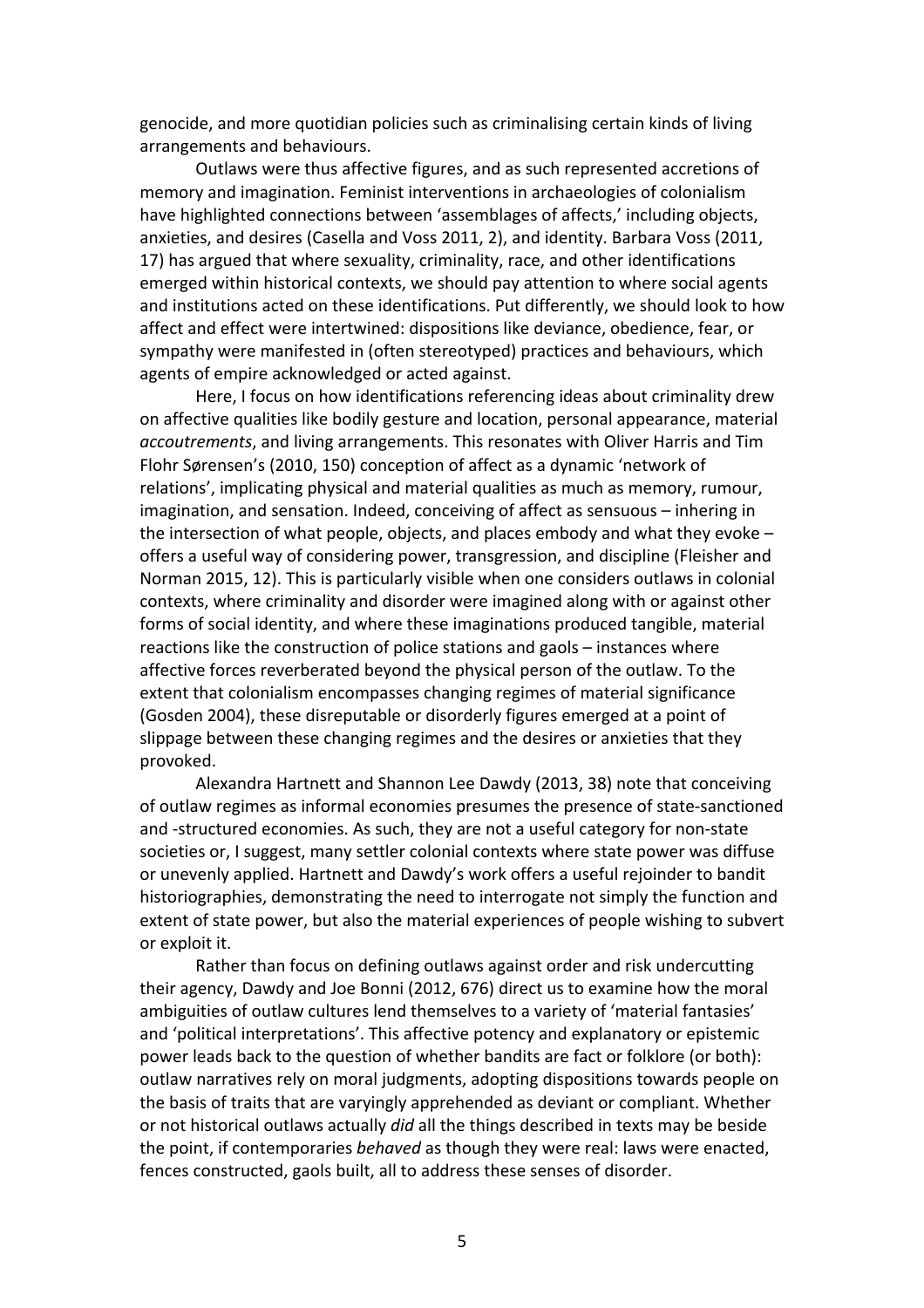Outlaws are thus material, affective, epistemic phenomena as much as historical, economic, and legal ones. They encourage us to consider the logical and material basis for describing transgression and disorder, and the forms of order and conformity that these entail. When considering narratives of southern Africa's recent past, and how these implicate outlaw figures such as the three described below, we should look to the broader – and, often, deeper – physical world whence they emerged.

## **Sites of imagination: Southern Africa, 1652-1878**

Before moving forward, an overview of the contexts for these unruly figures is necessary (Figs. 1 and 2). Although not the first instance of global mercantilism arriving on southern African shores (Mitchell 2005), the 1652 establishment of the Dutch East India Company's refuelling station at the Cape of Good Hope is traditionally taken as the implantation of colonialism here. Dutch settlement remained concentrated around the western Cape for more than a century, with *burghers* pushing outward to establish farms on land hitherto occupied by pastoralists and hunter-gatherers speaking languages historically grouped as Khoisan (Elbourne 2002; Schrire 1992); I refer to these communities collectively as Khoe/San. 2

The 1806 establishment of the British Cape Colony (centred on Cape Town), and especially the importation of British settlers in 1820, heralded over a century of colonial boundaries expanding and contracting eastward along the coast and northward into the interior. This expansion manifested at different paces and in different colonialisms: mission stations (King and McGranaghan forthcoming), the eastward migration of Afrikaans-speaking *trekboere* dissatisfied with British rule, land speculators and surveyors driving competition for agricultural production, market demands for (often coerced) African labour, and the formation of new Afrikaaner republics and British protectorates (Etherington 2001).

These projects, encounters, and appropriations intersected with and fuelled transformations within African political cultures in the eastern sub-continent during the late eighteenth and nineteenth centuries. Predominately agropastoralist, Bantuspeaking chiefdoms competed for followers, cattle (useful for securing followers through marriage payments), and territory across the high plains (Highveld), the eastern coast, and adjoining midlands. Ascendant leaders like the Basotho chief Moshoeshoe and the Zulu chief Shaka articulated novel political formations and strategies, from military structures to new national affinities designed to sublimate historical difference (Hamilton 1998; Landau 2010). Colonialist intrusions into the sub-continent both impacted these events, and also created an audience for imagining these complex political processes as disorderly obstacles to civilisation's progress, as we shall see. This period of mobility and political upheaval has been referred to as the *lifaqane* (Sotho, 'time of trouble') in the historiography of the last two centuries (Etherington 2001, 333; Parsons 1995).

Amidst this choreography, the Maloti-Drakensberg Mountains in the southeastern sub-continent emerged as an 'interior world' for those people wishing to keep themselves at the edges of the colonial stage, although the mountains were certainly influenced by the events described above. From at least the 1820s until the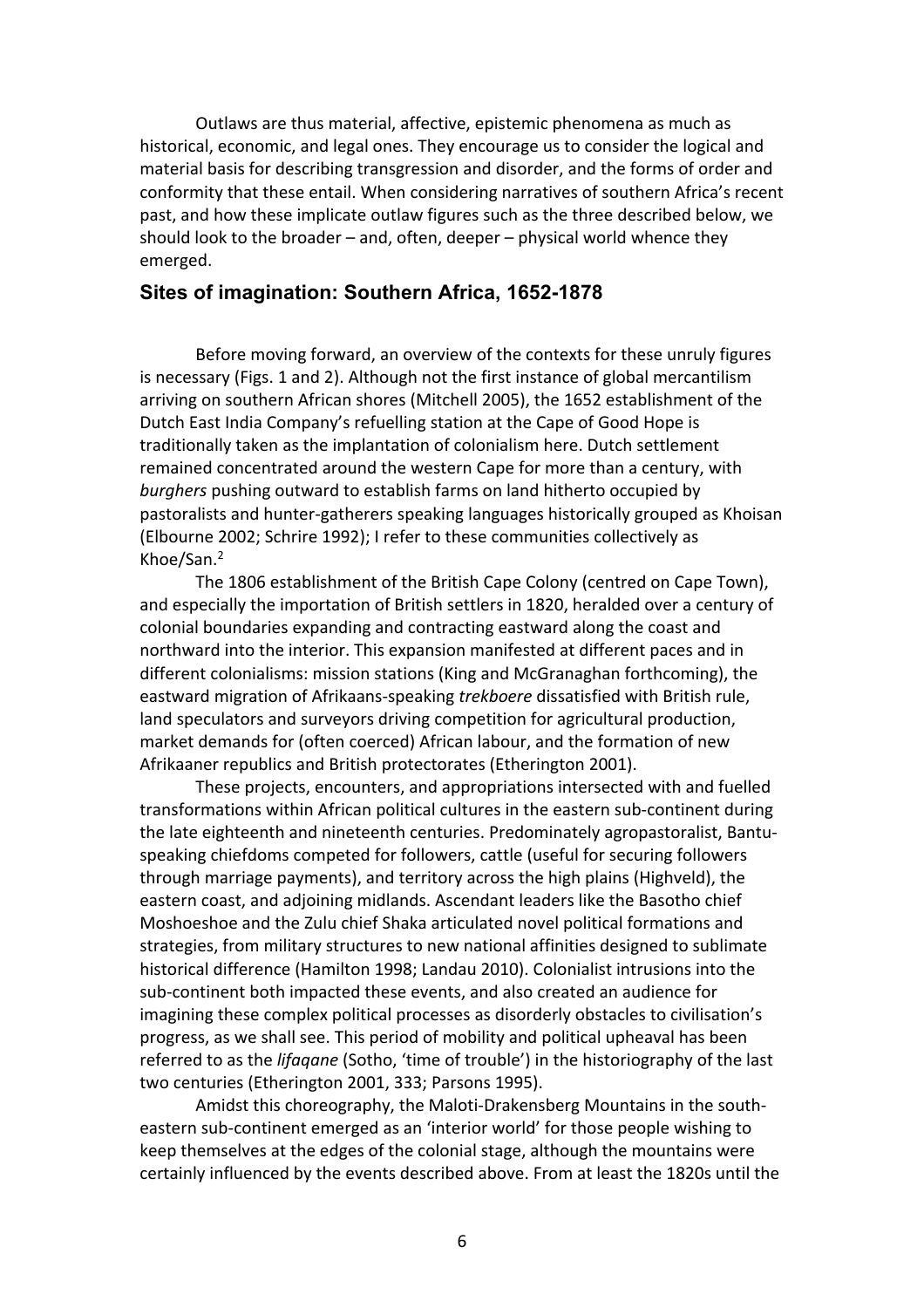late 1870s, this rugged and somewhat inhospitable environment saw influxes of people designated as socially marginal (free-booters, raiders, runaways), but whose misbehaviours became decidedly commonplace in the mountains among people who engaged in broadly similar sorts of movements, raids, and efforts to evade authorities' notice (King and Challis 2017).

All of these processes were coloured by different sorts of violence: government-led genocide against Khoe/San, settler militias (known as commandos) pursuing and punishing cattle raiders (often based on little to no evidence), British military expeditions to subdue chiefdoms perceived as obstacles, and aggressions among African chiefdoms, to name only a few.

The regions and groups of actors introduced in this broad sketch of southern Africa will appear throughout the remainder of this paper with greater detail and context. For the moment, it is sufficient to note the variety, pace of change, and forms of violence that inflected the different sites of imagination discussed below.

### **The raider**

During the last few centuries in southern Africa, cattle raiding was so widespread and varied that there exists no archetypal raider (cf. Marks 1972; Morton 2009; Penn 2005). Disentangling how and why individual raiders became construed as criminals thus charts only one of many affective and epistemic trajectories, and is too specific to be broadly useful. As a middle ground, I suggest we think of some raiders as situated amidst questions around the mobility and violence of southern African chiefdoms in the late eighteenth and early nineteenth centuries.

Early nineteenth-century travellers in the southern African interior returned repeatedly to descriptions of ruined, abandoned villages in recounting their expeditions. Missionaries like James Campbell and explorer-traders like Andrew Geddes Bain – travelling between 1813-1835 – described the prevalence and extent of stone ruins, many of which represented the residues of extensively-walled townscapes previously occupied by Sotho-Tswana chiefdoms (Lane 2004). Compared with earlier (1801-1802) accounts of these population centres, the impression created is one of towns rising amid increased competition among chiefs for followers and cattle, and falling when raiding to secure cattle spiralled out of control (cf. King 2017a). Writing of their 1836 visit to a more southerly part of the Highveld, the missionaries Thomas Arbousset and François Daumas (1846) similarly described encounters with abandoned villages scattered with bones. These were, they said, the results of Africans' cattle raids, a cautionary tale about the consequences of theft and war.

These accounts pertain to the period of the *lifaqane* described above. Cattle raiding looms large here, treated as cause and consequence of political disruption, responsible for widespread migration, and often glossed as an analog for warfare (chiefs raiding to defeat rivals and build authority) or social pathology (raiding as a last resort under socio-economic stress) (King 2017a). Historically and historiographically, chiefs who raided were at best ambitious, at worst rapacious; they were always in conflict with colonial sensibilities – and, often, legislation – equating raiding with theft (Lester 2005, 21).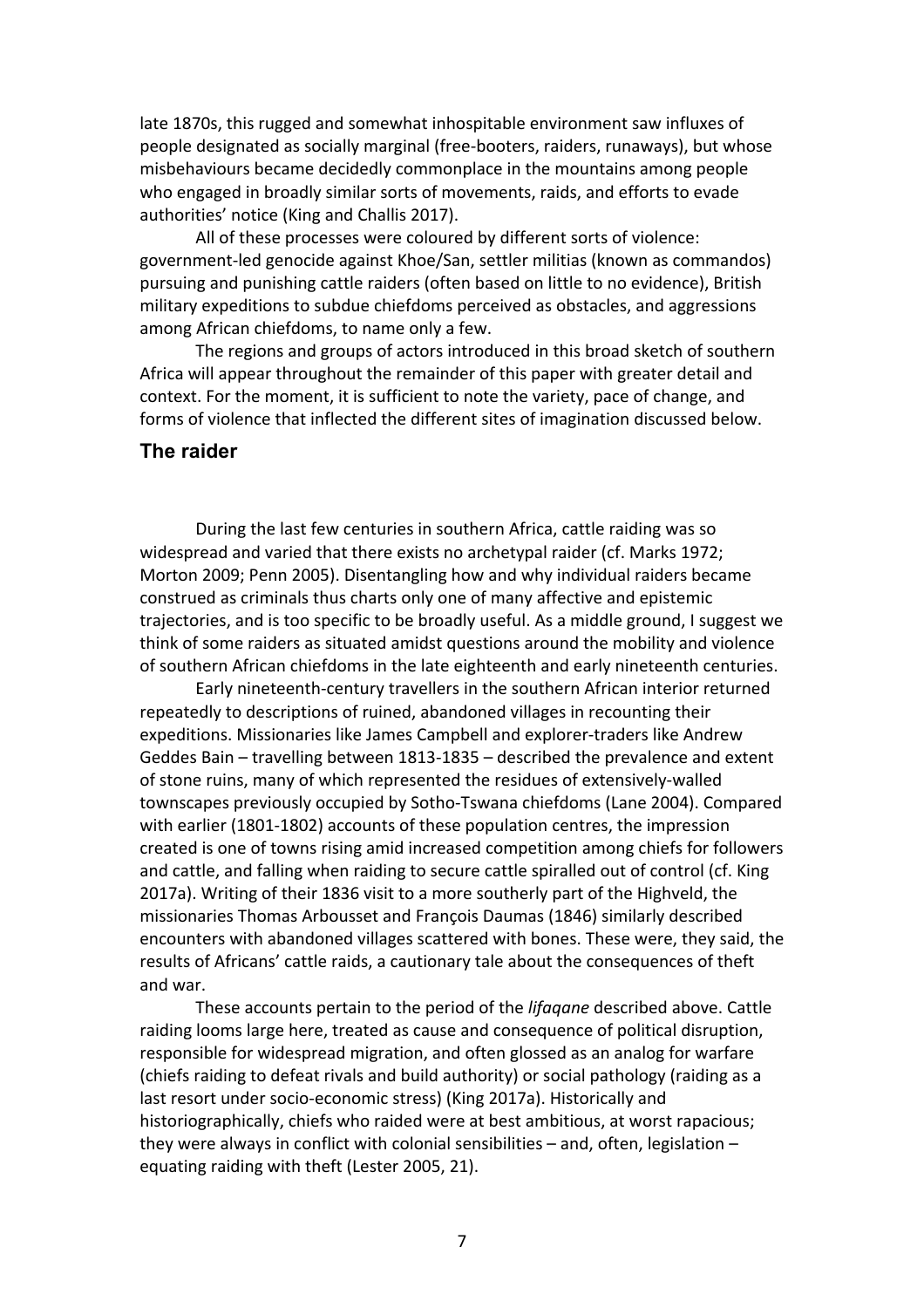Raiders figure in some significant lines of archaeological enquiry: if they are responsible for precipitating widespread un-settlement and disruption, to what degree does this latter actually differ from earlier practices of settlement? How disruptive was raiding, materially speaking? And if raiders were violent or disruptive, what precisely was the nature – the ontology – of this violence? Recovering perspectives on conflict and violence in the African archaeological past has been a politically and materially challenging exercise: the potential for mis-construal is high, violence and its social consequences are often evaluated *in contrast* to order, and histories of violence may have immediate political ramifications (Giblin 2014; Lane 2011). Thus, there is a particular imperative to scrutinise the assumptions underpinning idioms like 'war' and 'theft'.

Colonial travellers' portrayals of disorder and carnage (evinced by abandoned villages) betray their equation of ordered village life with sedentism. Campbell, Bain, Arbousset, Daumas, and others made an assumption that archaeologist Tim Maggs (1976, 130-137) would caution colleagues against nearly 150 years later: assuming stone architecture implied permanence and obscuring other modes of settlement and duration. Recently, Gavin Whitelaw and Simon Hall (2016; Hall 2012) and Per Ditlef Fredriksen and Shadreck Chirikure (2015) have argued that, prior to the late eighteenth century, life within these villages and even the villages themselves were more mobile than travellers' accounts would suggest.

In their review of Iron Age archaeology from the Highveld, Whitelaw and Hall (2016) suggest that from the fourteenth and fifteenth centuries AD, 'newcomer' agropastoralists migrating into the southern African interior engaged 'firstcomers' through force and marriage in forging new forms of political and material culture. From *c.* 1500 AD, the area north-west along the Vaal River became a locus of dense agropastoralist settlement, featuring building traditions in dry-walled stone and wood-and-pole (Hall 2012, 306). The early eighteenth century saw the emergence of agglomerated, stone-built towns here, with economies focused on livestock transhumance and crop agriculture (mainly sorghum and millet). Here, archaeological evidence joins with oral traditions to describe this as a period of political consolidation, as new chieftaincies emerged with authority rooted in a combination of consent and ancestrally-derived mandates. Significantly, while these traditions cannot provide a founding date for specific settlements, they do describe political entities that were far from mono-ethnic and that were capable of remodelling settling layouts in concert with political change (Boeyens and Hall 2009, 476-477).

By the late eighteenth century, these townscapes had taken on the kinds of forms that European travellers would encounter: large (some more than 40 ha) stone-walled agglomerations of multiple individual homesteads, and representing the capitals of specific chiefly lineages. Towns like Marothodi and Molokwane sprawled across the western Highveld, characterised by elaborate walling that defined semi-private spaces for specific houses and their living areas, including space for preparing food and manufacturing crafts like pottery (Fig. 3). Cattle kraals and public, 'court' spaces were central to this arrangement, and some homesteads were laid out to guide cattle along paths running through hubs of local activity (Anderson 2009, chapter 5; Hall 2012, 314).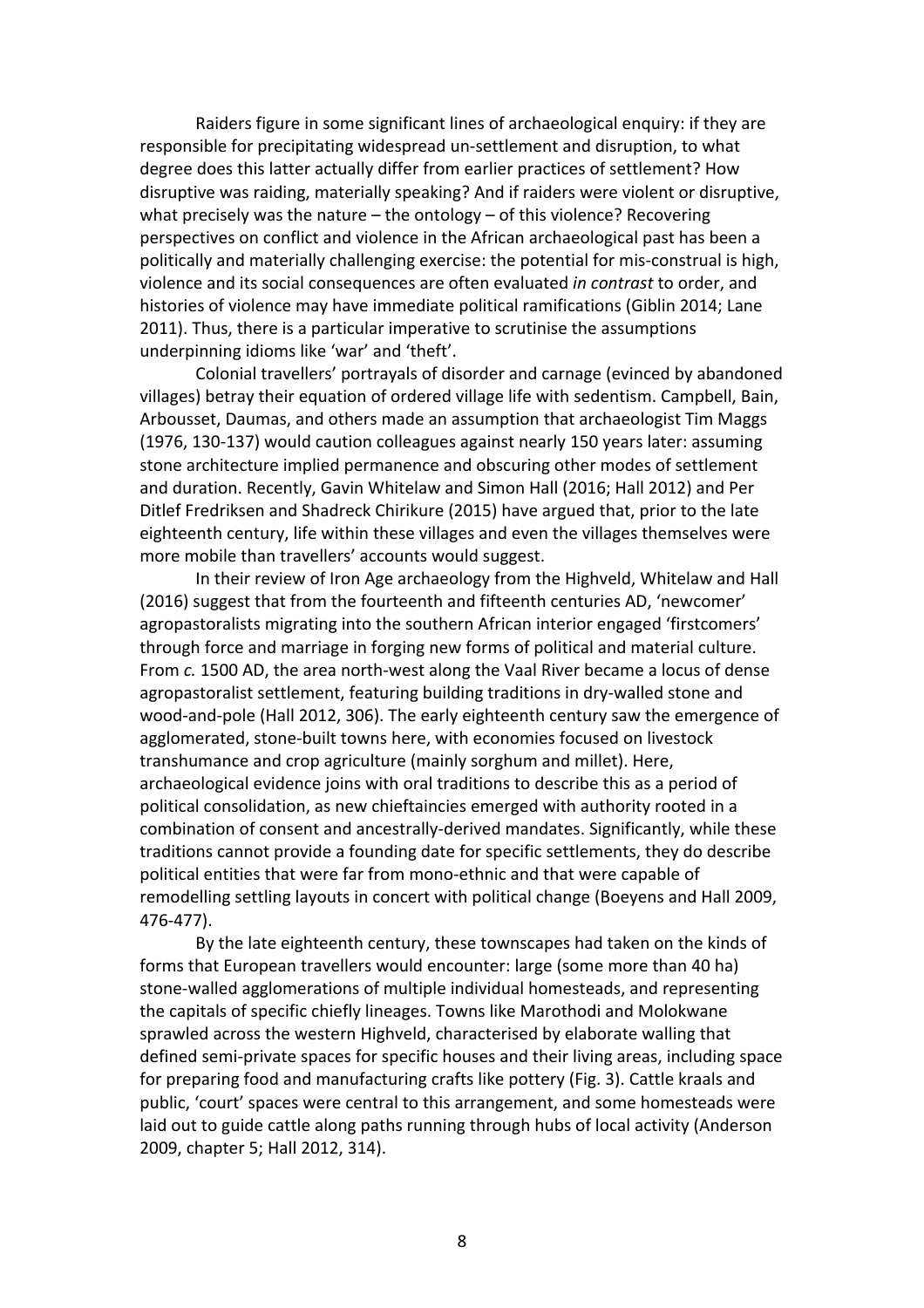Fredriksen and Chirikure (2015, 603) note that an increased emphasis on cattle accumulation from *c.* 1700 AD accompanied the rise of these towns, along with hilltop sites characterised as refugia (based on their small size, defensive locations on steep-sided ridges, and sporadic occupation, Hall 1995). Complementary oral traditions characterise this period as one of increased cattle raiding from the west along the Orange River. This raiding appears in historical literature as the impetus for defensive refugia and agglomeration just described: different modes of coping with the increased threat to security that raiding represented. The material impressions left on historical observers, then, was one of dense village life offering a measure of security against raids but subject to disruption as people fell back upon temporary hilltop sites for greater safety (King 2017b).

Nevertheless, Fredriksen and Chirikure and Paul Lane (2004) have argued that models of defensiveness and stress presume too much about the relevant permanence of these settlement sites, the relationships between people and landscape, and the cosmological and social reasons behind *how* and *why* people moved. Indeed, Zoë Crossland (2013) has queried the willingness – by nineteenthcentury observers and archaeologists alike – to believe that towns did not *want* to move. Lane (2004) posits that these townscapes moved with respect to the availability of water and cosmological connections with rainfall. Fredriksen and Chirikure (2015) suggest that while stone architecture may be somewhat permanent, it should be situated amidst changing relationships with the surrounding landscape, cattle acquisition, and crop cultivation.

These observations accord with Whitelaw and Hall's (2016) conception of political dynamics during this period as about managing a heterogeneous cultural landscape, composed of different lineages with different cultural backgrounds (recalling the variety of 'newcomer'/'firstcomer' encounters described above), through material transformations. Hall (2012, 311) has drawn attention to changes in paces and habits of building, waste disposal, and ceramic manufacture at towns on the western Highveld to illustrate this. If the late eighteenth century there was a 'patchwork' of 'separate histories and affiliations', then individual towns reflected this patchwork through unique combinations of ceramic styles and architectural motifs. Marothodi and Molokwane, for instance, share some building features (perimeter walls) but differ in others (structure of central courts), housed different ceramic traditions, and disposed of ash waste in very different ways (within *versus* without perimeter walls). Hall interprets these practices as a change of place, referencing changes in political identities between capitals as well as the circulation of different sorts of knowledge among them, facilitated by the movement of craft specialists (especially women through marriage, cf. Fredriksen and Bandama 2016; Hall 1998). Movement and settlement transformation was relatively commonplace, central to processes of configuring political power. Ultimately, we are left with the conclusion that spatially elaborate townscapes did not prohibit mobility.

Synthesising this archaeological work demonstrates that the movement of agropastoralist chiefdoms prior to the *lifaqane* has been historically understated, creating an overstated contrast in regional historiography between *lifaqane*-period chaotic migration and earlier sedentism. Such revisions join a more global archaeological turn towards mobility, which critiques equations of demographic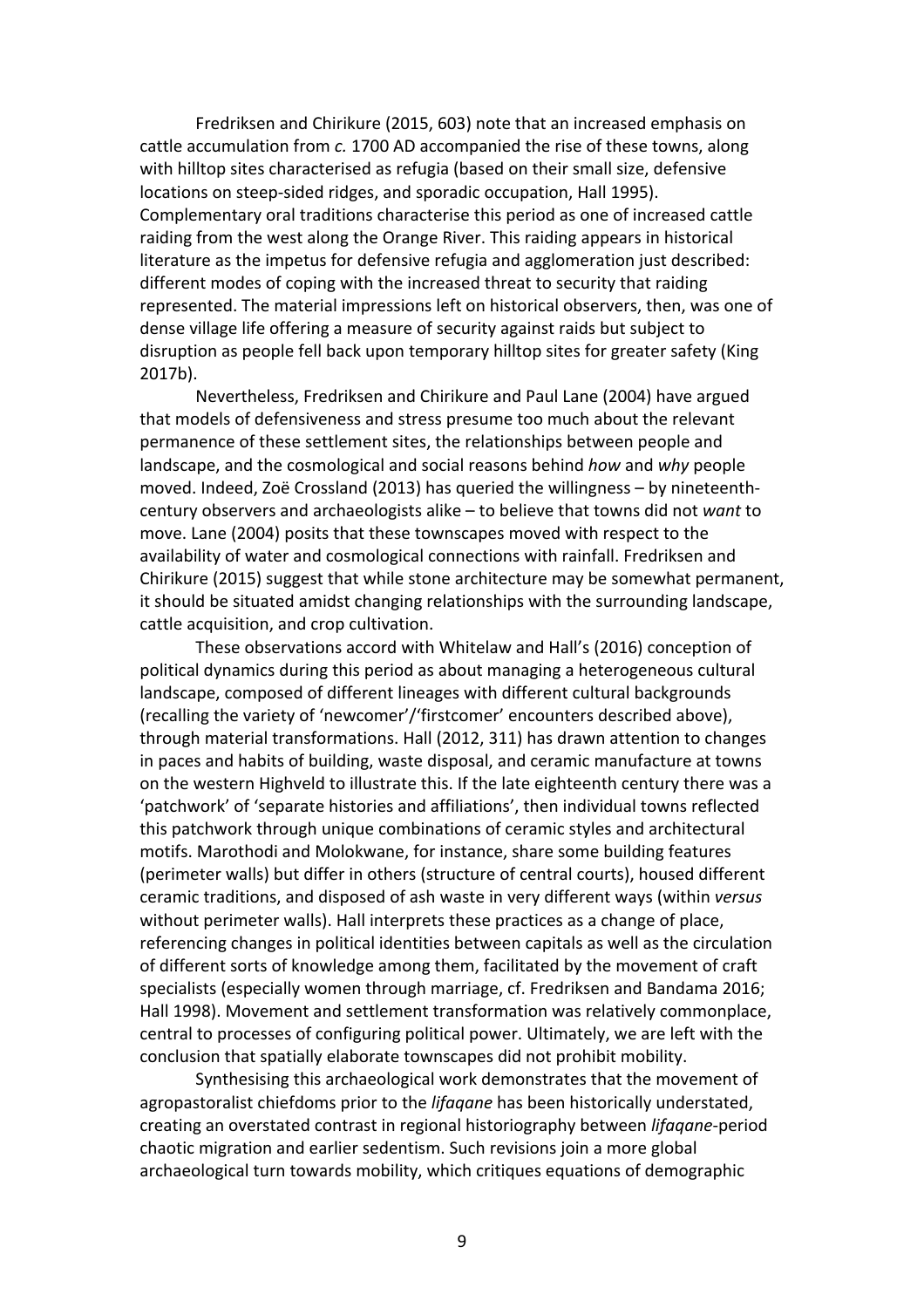shifts with turmoil and aberrant behaviour (Beaudry and Parno 2013; van Dommelen 2014). One outcome of these interpretive shifts is that narratives of nineteenthcentury southern African political disruptions no longer appear so cataclysmic or so atypical, but rather as variations on or re-contextualisations of earlier practices.

Now we might ask, if things were not as unstable as assumed, whether and to what degree cattle raiders should still be characterised as destabilising. It further opens the possibility of querying the causal connections between violence and mobility associated with raiding, in keeping with recent drives to see movement as a social strategy rather than a response to stimulus (Ashley et al. 2016). With the linkage between cattle raiding, violence, and distress weakened, we need to interrogate precisely what sorts of violence raiding denoted: what ontologies of violence does cattle raiding – in all its forms and experiences – disclose? Archaeologies of violence in southern Africa are discussed in vocabularies of refuge, stress, and expanding colonialisms; the cattle raiders of the interior illustrate the need for more nuanced considerations of how cattle were moved as willing exchange, theft, spoils of war, or as something more complex.

Elsewhere (King 2017a), I have argued that some ways to achieve this nuance is through considering cattle as social agents (cf. Oma 2010), thereby moving away from the idea of cattle as property and – by extension – from raiding as property theft. Historians (Landau 2010, 84) and anthropologists (Kuper 1982; White 2011) have detailed how cattle in southern African agropastoralist societies of the last few centuries were embedded in relationships among the living and the dead: embodying connections between humans and ancestors, and among households through loans and bridewealth. Raiding cattle, then, was raiding relationships – cosmological linkages that were not necessarily severed when animals were physically moved (King 2017a). This active, embedded, and connecting role for cattle is suggested in the literal paths that they traversed through the centre of life in Marothodi and Molokwane described above. Re-thinking the ontological role of cattle in the past, then, entails re-considering the ontologies of violence surrounding them: as not always or not only about divesting someone of an object, but tied to statements about inter-personal and inter-generational obligation. Of course, raids of this character were certainly disruptive; they cut to the heart of significant social relationships. However, shifting the discussion of violence, settlement, and stress in this way moves the narrative of cattle raiding in the interior from one driven by acquisitiveness and disorder to one of self-awareness and social intelligence. This, of course, applies to raids among African polities rather than to raids on white farmers – a topic for another time.

Dawdy and Bonni correctly caution against relying overmuch on dichotomies between order and disorder, suggesting that these minimise agency. Here, however, it is instructive to look to where figures such as raiders – who conjure explanations of widespread upheavals and dislocation – are implicated in deeper understandings of the past, and where historical inferences made from material traces (abandoned villages) have built flawed narratives of turmoil.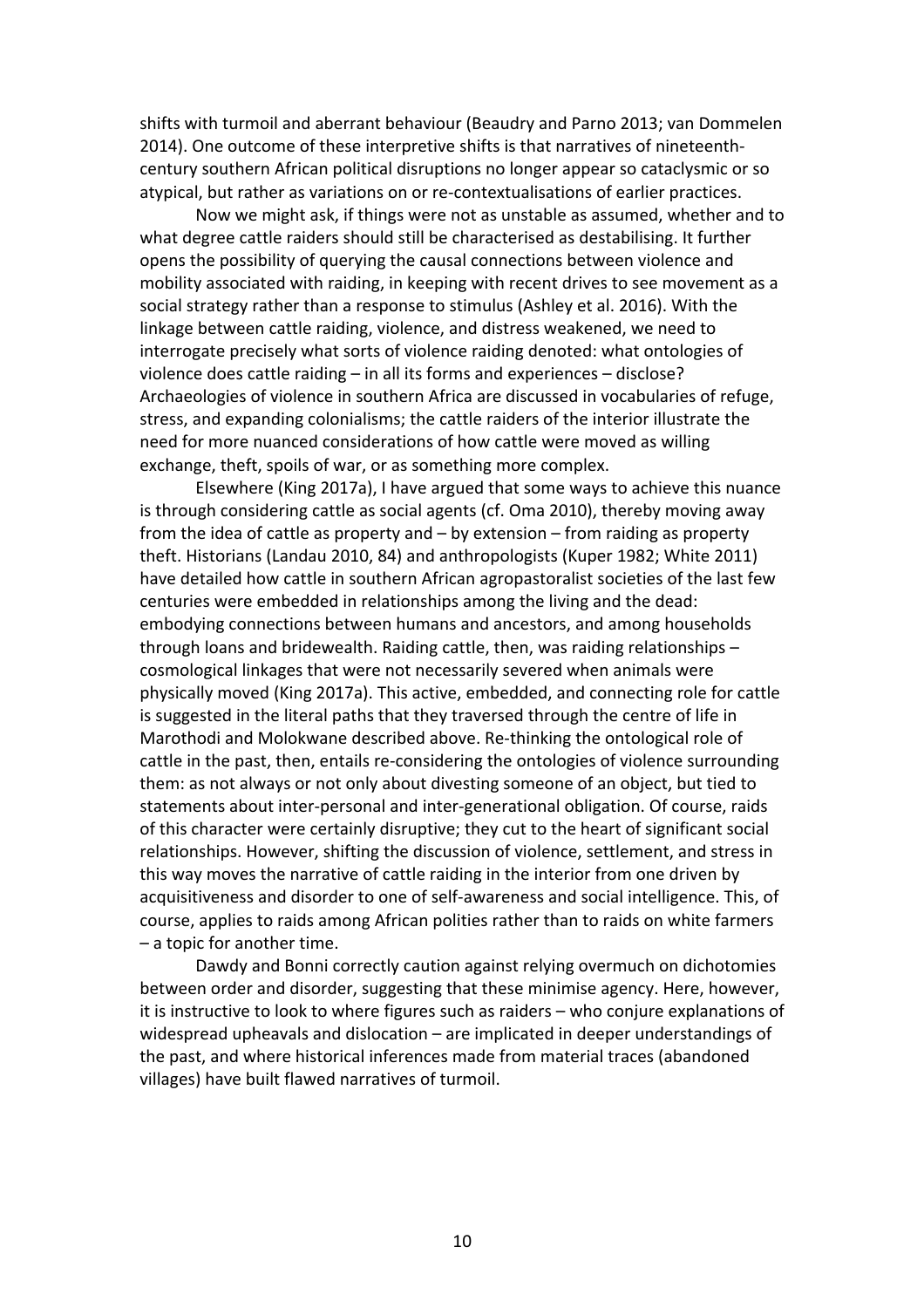## **The vagrant**

Vagrants emerged in southern Africa through laws that also created a racial category: the 'Hottentot'. Around the turn of the nineteenth century, the British Cape government passed legislation to regulate or eradicate traits associated with 'primitive' nomadism and pastoralism, and by extension with lawlessness. In criminalising nomadic behaviour, the designation 'Hottentot' subsumed a range of Khoe/San identities and their roles in colonial servitude. 'Vagrants' were those who transgressed this category by failing to work, and became synonymous with primordialism, mobility, and danger (Elbourne 1994). The figure of the vagrant featured as a foil in administrative efforts to ensure a supply of labour for the colony and generate stability on the Cape's frontier. In this, we see echoes of Ryan Gray's (2011) observations that New Orleans' 'wandering poor' emerged in the nineteenth century through the conflation of locative and criminal traits – being in the wrong sort of place at the wrong time.

What distinguishes the southern African situation – and makes it archaeologically useful – is that vagrancy represented the criminalisation of subsistence lifeways with an extensive archaeological presence. Pastoral nomadism emerged at the Cape from roughly 2200-2000 BP (depending on how one defines 'pastoralism', Mitchell 2002, 223-225; Orton 2015; Sadr 2015; Smith 2008). In 1809, these strategies became illegal within the colony, at least or until they could be mitigated through offenders submitting to servitude. As the colony's borders expanded northward and eastward, 'vagrancy' as a construct ran up against African political and economic institutions that challenged colonial desires but did not fit neatly within the law or rhetoric of vagrancy. Notional associations between mobility, material culture, traditional economy, and vagrancy had to be re-worked in light of encounters with people practising different sorts of subsistence in new contexts. In other words, because 'vagrant' was created using hunter-gathererpastoralists as a template, applying the term to other societies and economies encountered during the Cape's expansion required modifying the construct of 'vagrant' to its new circumstances.

Although we may think of colonial states as producing increasingly rigid categories of subject during their tenures (Dawdy 2006), southern Africa presents a problem, highlighting the limits of colonial fantasies and regulatory power. The vagrant illustrates the restrictions on state imagination set by the materials and economies employed by past peoples, and elucidates the unintended consequences of criminalising subsistence strategies, one of which can be the creation of new assemblages of labour (read, knowledge and skill) and community.

The vagrant also illustrates the simultaneous ephemerality and endurance of certain outlaw figures. Vagrants were conceived as bodies mis-behaving or out of place, and thus as archaeologically ephemeral. They did leave material traces, however: in the responses of colonial efforts to control them.

In 1809, the Caledon Code created the 'Hottentot' as a category of non-white labourer, thereby entrenching the vagrant as a figure of wilful indolence and instability who often reverted to raiding and theft. Rehabilitation was available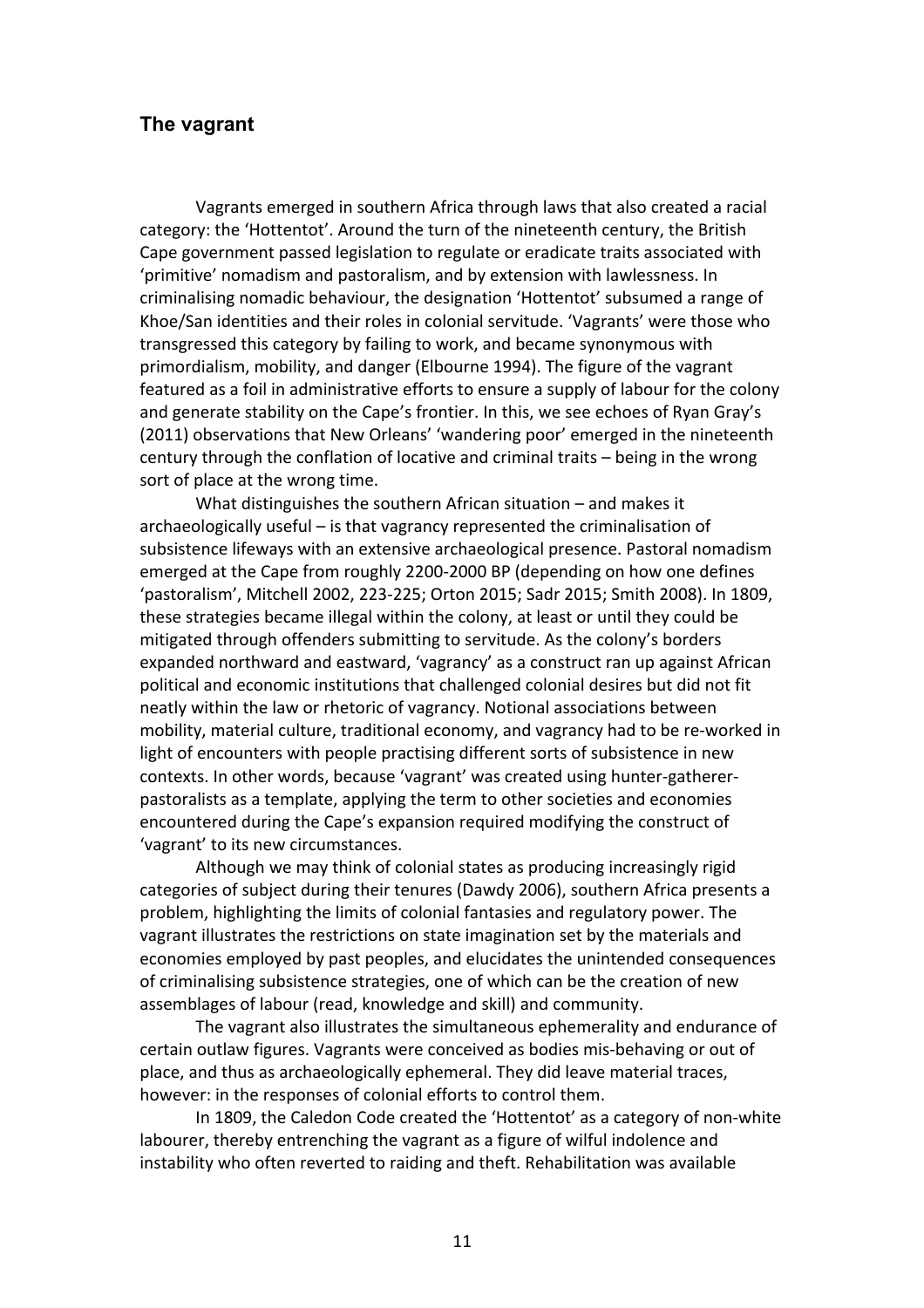through service (in labour to whites) and Christianisation (at mission stations). To be a vagrant was to be something 'empty' and primordial, abrogating one's place in society. As one Khoe man put it, 'I fear a vagrant is something like a dog, you may knock him on the head and no notice will be taken of it' (quoted in Elbourne 1994, 140).

Legislation proposed in 1834 clarified the connection between vagrants and nomadic pastoralists. It permitted the arrest of anyone who could not account satisfactorily for how they had subsisted over the past three days, could not demonstrate a legal residence, and who was guilty of finding food through (for instance) digging for roots, robbing bees' nests, or picking berries. These last were well-established means of subsistence for Cape Khoe/San peoples, and though drafted in colour-blind language, the missionary John Philip noted that these restrictions clearly targeted hunter-gatherers and pastoralists (Elbourne 2002, 237).

Renewed discussions of vagrancy laws in the 1840s saw continued associations between vagrancy and a lack of commitment to sedentism, agriculture, and employment (Crais 1992, 142). However, ideas about vagrancy were revised and adapted as they – along with the Cape's boundary – moved farther east, accounting for the different sorts of economies and lifeways active in different parts of the colony. Put differently, the language of vagrancy and squatting were still in use, but this language had to acknowledge and describe other sorts of undesirable mobility and economy that came within the colony's ambit.

The Cape Colony's eastward march manifested itself in part through the establishment of native settlement projects, such as Fort Peddie (Webster 1995), that paired cultural and spiritual improvement with the creation of rural labourers. The Wittebergen Native Reserve (established in 1850) offered African agropastoralists individual land ownership (free from traditional laws favouring chiefly authority) and proximity to a mission station, creating an agricultural labour force (King forthcoming). Squatters – un-registered and un-settled people within the Reserve – threatened this project, not necessarily (or only) because of the activities they practiced but rather because of the activities they *did not* practice. 'Squatters' harkens back to 'Hottentot' vagrants (Crais 1992, 142), but at Wittebergen these were not berry-pickers or nomadic herders; they were people without arable plots, not paying the requisite hut taxes, and liable to participate in cattle raids (King forthcoming).

The area around Wittebergen had, for roughly 300 years, served as a crossroads for people of diverse cultural backgrounds (including agropastoralist chiefdoms) raiding cattle and leading more mobile, less-settled lifeways; a fact literally immaterial to Wittebergen's administration. Contouring to the landscape's aridity, mobility had enabled these people to exploit a variety of ecological niches, and participate in cattle raids that escalated throughout the eighteenth and nineteenth centuries (King and Challis 2017). When people accustomed to practising these strategies opted not to settle in Wittebergen, they became squatters – by dint of continuing their accustomed movements through Wittebergen's landscape (King forthcoming). With this territorial expansion, the Khoe/San 'vagrant' of Cape legislation shifted to accommodate new constituents, who spoke different (southern Bantu) languages and had connections to recognised chiefdoms.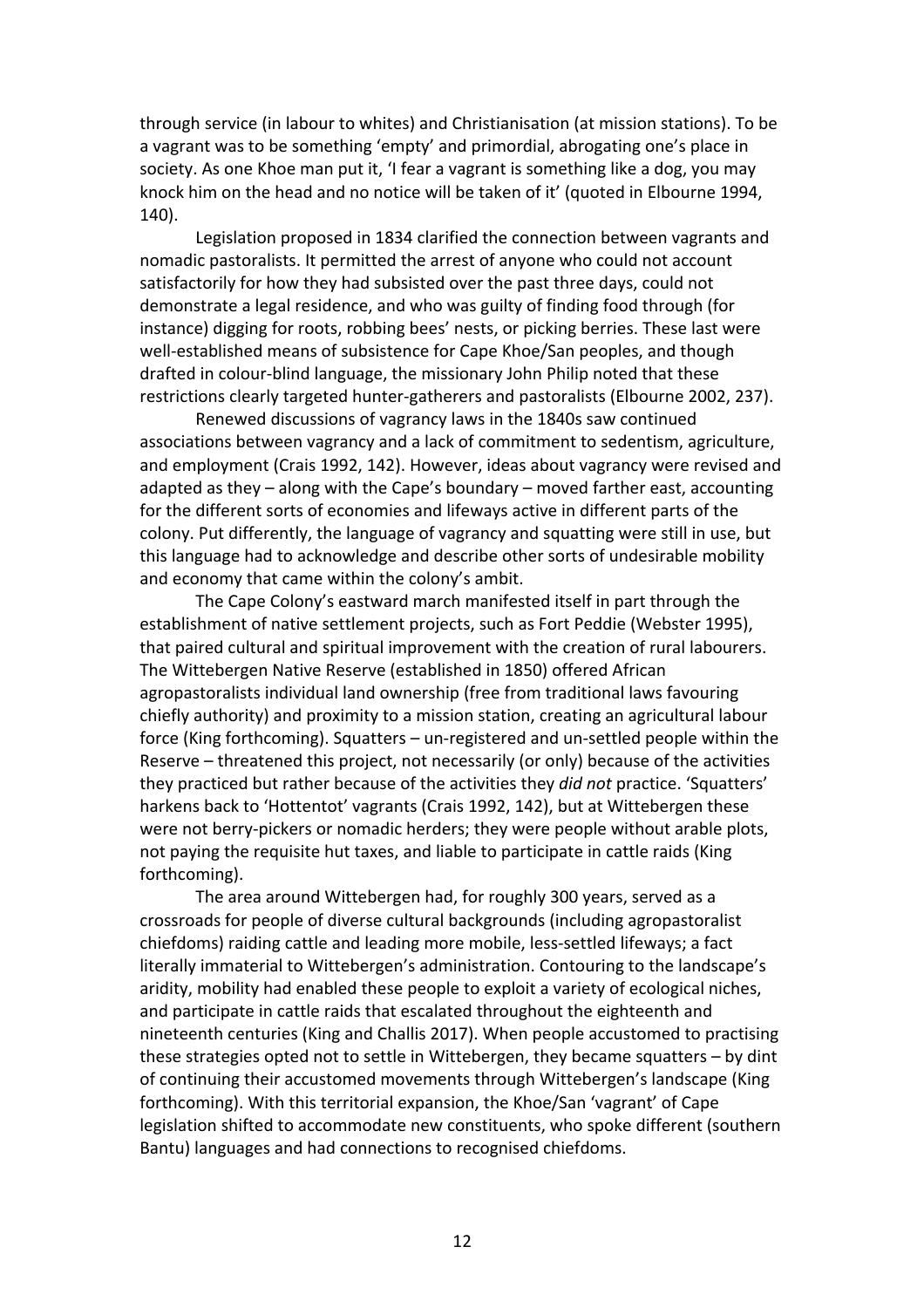East of Wittebergen and two decades after its establishment, the creation of Basutoland's borders illustrates where squatters were defined by contravening legislative aims, rather than by membership in a legislative category. Before it annexed Basutoland as a protectorate in 1871, the Cape government took measures to ensure stability there: 'filling up' the land with compliant subjects loyal to the Basotho leader Moshoeshoe I, ensuring that the new territory did not become attractive to fugitives, and coaxing (or coercing) recalcitrant chiefs down from the Maloti-Drakensberg highlands so they could be watched more closely (Theal 2002, 133). A significant part of this strategy was to convince some Basotho working as labourers and servants in the neighbouring Orange Free State to return to Basutoland as farmers and herders. This proved challenging, however, and Basotho often chose to remain in the Free State, encouraged perhaps by the offer of work or a lack of confidence in the new administration, at which point they were designated as squatters. Officials worried that squatter communities emerging in the Free State attracted 'free-booters' and unscrupulous traders trafficking in guns and ammunition, posing a threat to the Free State and Basutoland alike (Theal, 2002, 195-196). Squatters were dangerous because they attracted other outlaws, and frustrating because they refused to respect the boundaries of the new protectorate.

Squatters in and around Basutoland were interstitial figures – a source of anxiety because while administrators could say where they *did not* want squatters to be, it was often less clear where they *should* be. At the Cape the solution for vagrancy was service and settlement; on the Basutoland/Free State border, however, vagrants were defined as such *because* they were trying to obtain farm work. Squatters here were not emblems of primitive subsistence or nomadism, but were bodies out of place, transgressing the bounds established by political treaties.

Archaeologically, vagrants may appear fleeting and ghost-like, but while their physical presences may have been ephemeral, their affects – the sensuous, imaginative power they exerted on the world around them – could linger. We can see this in the institutions established to control their bodies (cf. King 2017b). At Wittebergen, for instance, the archaeological residues of this control are the fences surrounding plots of arable land assigned to 'settled' workers, as well as the accompanying houses grouped into neighbourhoods and built to represent idealised versions of African homesteads (Fig. 4, King forthcoming). Indeed, the varied legislative and institutional controls on vagrancy had a transformative effect on southern Africa's political and economic landscapes, often creating new communities of labourers (including new towns) and giving rise to forms of 'peasant resistance' (Beinart and Bundy 1987).

In certain contexts we may even have access to archaeological signatures of erstwhile vagrant communities. Mark McGranaghan's (2016) work on the Cape's northern frontier has drawn attention to culturally creative processes at work within groups of hunter-pastoralists. Using engraved historical-period rock arts, *verbatim* testimony of nineteenth-century Khoe/San farm labourers and other historical texts, McGranaghan charts how the emergence of ostrich farming as a major industry drew in (through choice or force) large numbers of people who had hitherto led nomadic lifeways that earned them the designation of vagrants. The rock arts of this landscape – with imagery coupling ostriches, colonial material culture, longstanding rain-making motifs, and satirical or scatological themes (Fig. 5) – embody a situation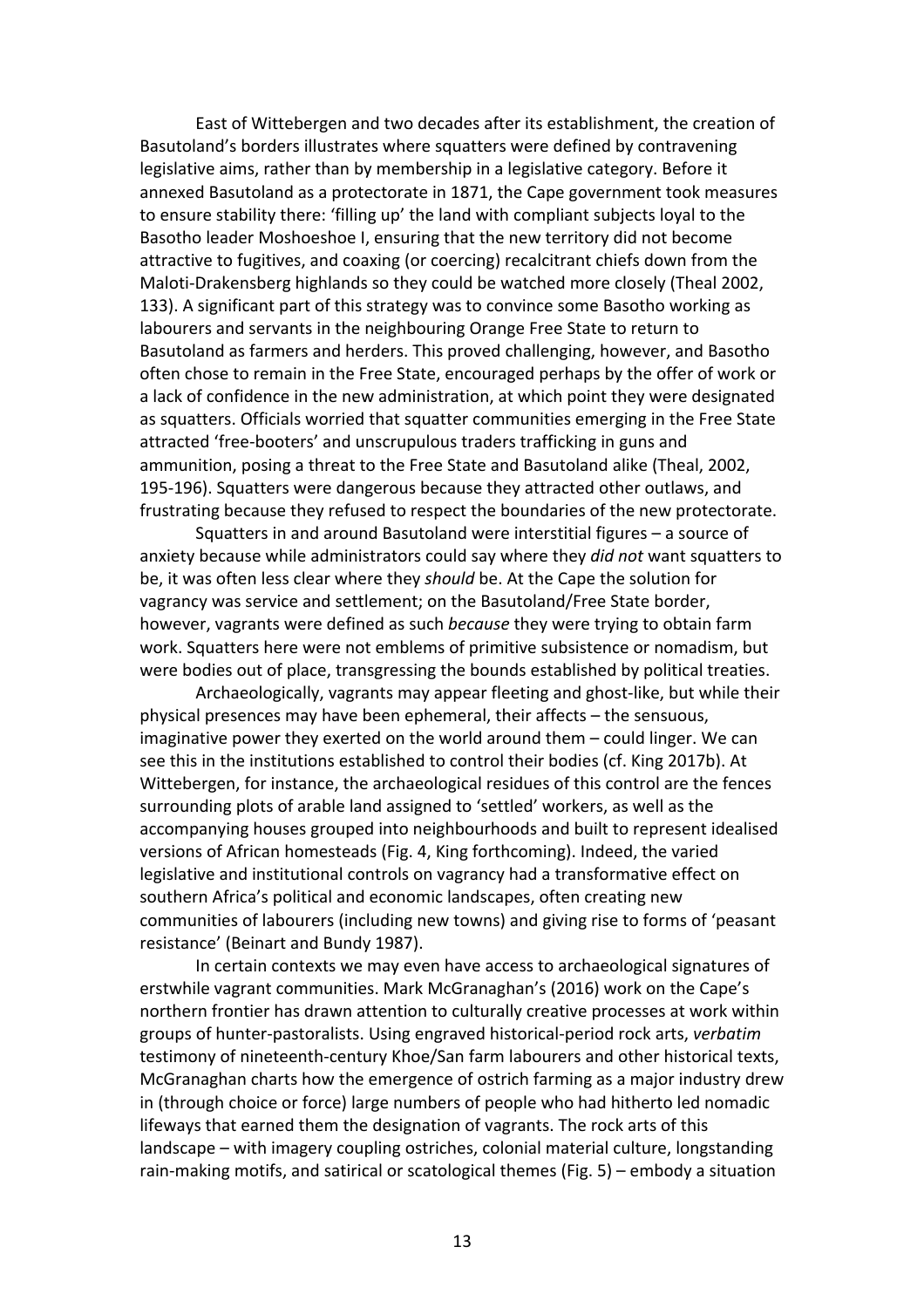where vagrants were transformed into groups of rural labourers, articulating a way of life in the interstices of commercial farming and hunting-and-gathering.

While vagrancy may have been a criminal offence, it illustrates how we should be wary not only of subscribing to an overextended interpretation of state imagination (the state's ability to expand the idea of vagrancy *ad infinitum*) but also of state power. While much of the original debates around vagrancy took place in Cape legislature, 'vagrancy' as a concept and 'vagrant' as a criminal type became somewhat unmoored from their legal frameworks and travelled. In doing so, they bundled subsistence, economic, and locative traits, and were used to describe experiences of a particular place and type of person in that place, as well as shape the reactions to those figures.

## **The rebel**

Rebellion represents a cataclysmic moment in the relationship between power and the governed. Within archaeological discussions of resistance and how to discern it in the past, rebellions were not only major events in the history of dissent but also moments of unusually clear insight into how dissent worked. González-Ruibal (2014, 9-11) has argued that we need to avoid stretching the concept of resistance farther than we have already, and should look instead to distinctions between peoples' 'cultural coping mechanisms' when confronted with regimes of power. By this, González-Ruibal means to look to ontologies of resistance, in which material gestures were enacted in ways that incorporated an awareness of how state power was manifested and undermined.

Where, then, is it possible to discern resistance being practiced as such, and where did actions with longer histories appear as resistance simply because they transgressed the desires of the state (King 2017a)?

South Africa in the late eighteenth and nineteenth centuries saw a good deal of fairly unambiguous resistance and uprising. At the Cape in the latter half of the eighteenth century, Khoe/San rebels stole cattle from Dutch settlers and verbally proclaimed themselves as resisting European settlement (Adhikari 2010, 31; Cullinan 1992, 34). The 1870s in particular saw widespread, vocal, and often violent dissent blossom among African chiefdoms farther east, the prevalence of which fuelled colonists' fears that a mass African uprising was imminent, in turn prompting enhanced efforts to identify and control suspected or potential rebels (Eldredge 2007, 48-49).

These efforts and anxieties contributed to the first rebellion in Basutoland (newly annexed to the Cape Colony) in 1879, an event that illuminates how and where 'rebelliousness' rested upon material dispositions. For all that rebellion offers a clear way of enacting a programme of resistance addressing certain aspects of state rule, the tactics and strategies of rebellion often referenced particular sorts of historical consciousness (cf. Fleisher 2004). Here, I am not invoking Hobsbawm's (1959) and Ranger's (2012 [1983]) 'archaic forms of dissent' – social movements inflected by a 'deep' class-consciousness that offered cultural resources for resisting the state. Rather, I want to acknowledge how different *elements* of rebellion – as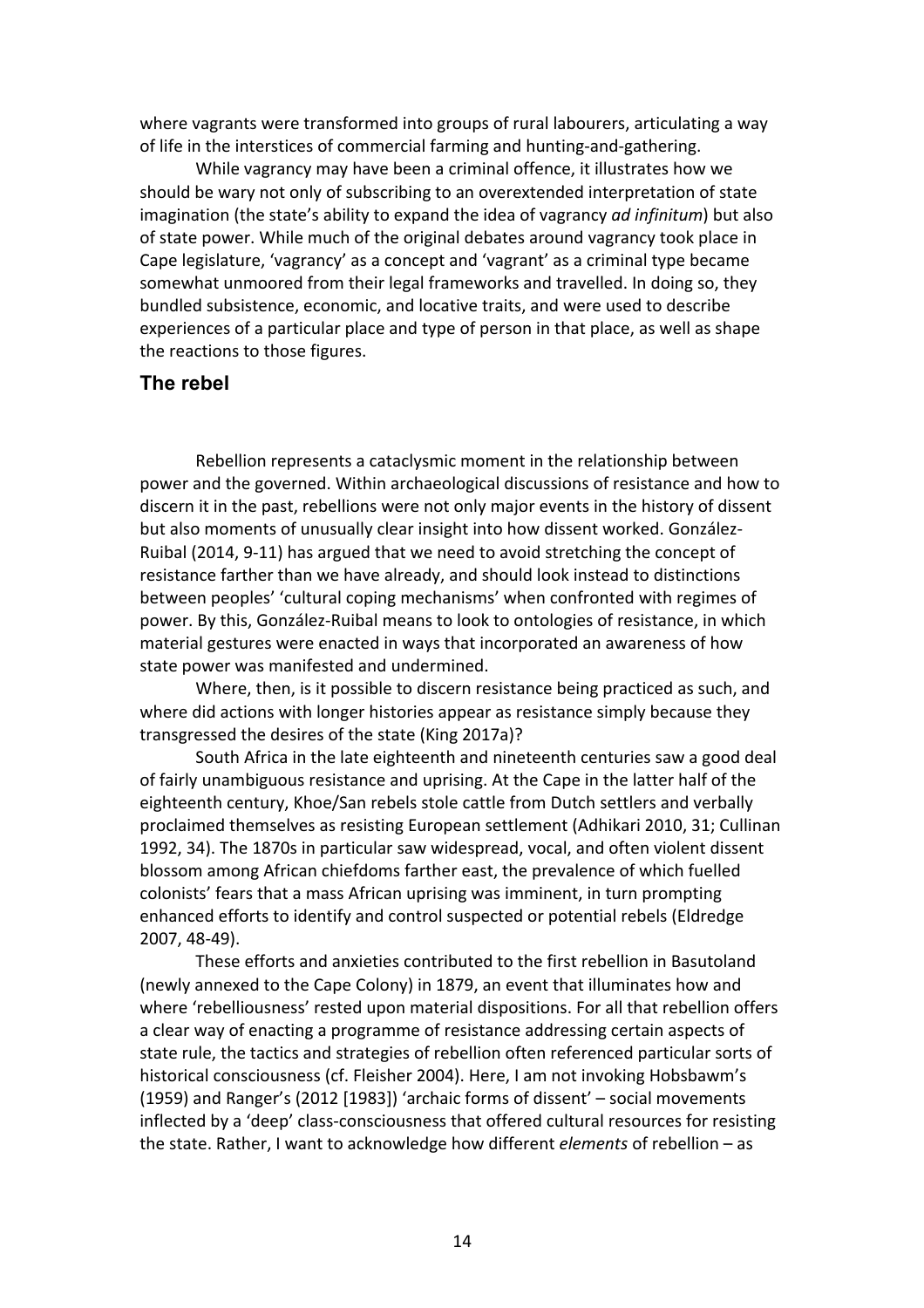both contingent and historically-embedded – were materialised at certain points over a longer period of time.

In the case of the Basutoland conflict – known as Moorosi's War – historical analysis has focused on the battleground: the points at which colonial forces engaged Moorosi's rebels in combat and attempted to scale his mountain stronghold, known as Mount Moorosi (Atmore 1970; Sanders 2011). Looking more broadly to the practical components of *how rebellion functioned* and *what rebellion looked like* offers insight into where coordinated resistance fits into longer-term lifeways and use of the material world. Consequently, rebellion appears (archaeologically and historiographically) less like an anomalous occurrence and more familiar, materially speaking.

The proximate causes of Moorosi's War relate to two broad forms of regulation and punishment: British legislation prohibiting Africans from owning firearms, and the enforcement of new legal penalties against Moorosi and his followers (known by the ethnonym 'BaPhuthi'). Basutoland's 1871 annexation to the Cape brought new administration, including the installation of a magistrate at Cornet Spruit specifically charged with monitoring Moorosi's movements and activities in the area (which often included raiding cattle) (Burman 1981). By this point, Moorosi had served as a subordinate chief to Moshoeshoe I for at least four decades, and held a degree of autonomy over lands along and south of the Senqu into the southern Maloti-Drakensberg Mountains (King and Challis 2017). The infrastructure and surveillance established in the protectorate were, for him, particularly potent reminders of this new colonial presence.

While many historians have pointed to the enactment of the 1878 Peace Preservation Act – demanding that African subjects surrender their firearms – as the immediate cause of Moorosi's War, the Act capped nearly a decade of legislative actions against Moorosi. Magistrates (a second was eventually installed at Quthing, closer to Moorosi's settlements, when the first proved inadequate) aggressively enforced laws curtailing Moorosi's chiefly rights, and arrested and fined BaPhuthi, often on flimsy evidence (King 2014, 195). For their part, Moorosi and his BaPhuthi responded with disruption, harrying constables and staging shows of force (e.g. assembling large numbers of men in front of the magistracy) (Eldredge 2007, 46-49).

Moorosi's rebellion was sparked on New Year's Eve 1878, when his followers attacked a gaol to free his son Doda who was incarcerated there, sending the magistrate and his family fleeing over the border in fear of their lives (Eldredge 2007, 54). By March 1879, Moorosi and his followers had entrenched themselves atop Mount Moorosi. Allied British and Basotho forces arrayed themselves at the base of the mountain and embarked upon a siege that would last eight months and cost around £300,000 (Atmore 1970).

Depictions of Moorosi's War as a siege do not quite capture the geographic extent of the conflict, the transformations it wrought on the landscape, and the participation of BaPhuthi supporters at a remove from the mountains. Looking to these broader sites of resistance illuminates where longer-term patterns of BaPhuthi movement and subsistence, and intelligence about the landscape, were part of how Moorosi's War played out in material terms.

Before the war, Moorosi and his followers had been fairly peripatetic, moving through a series of dispersed settlements as they ranged through the Maloti-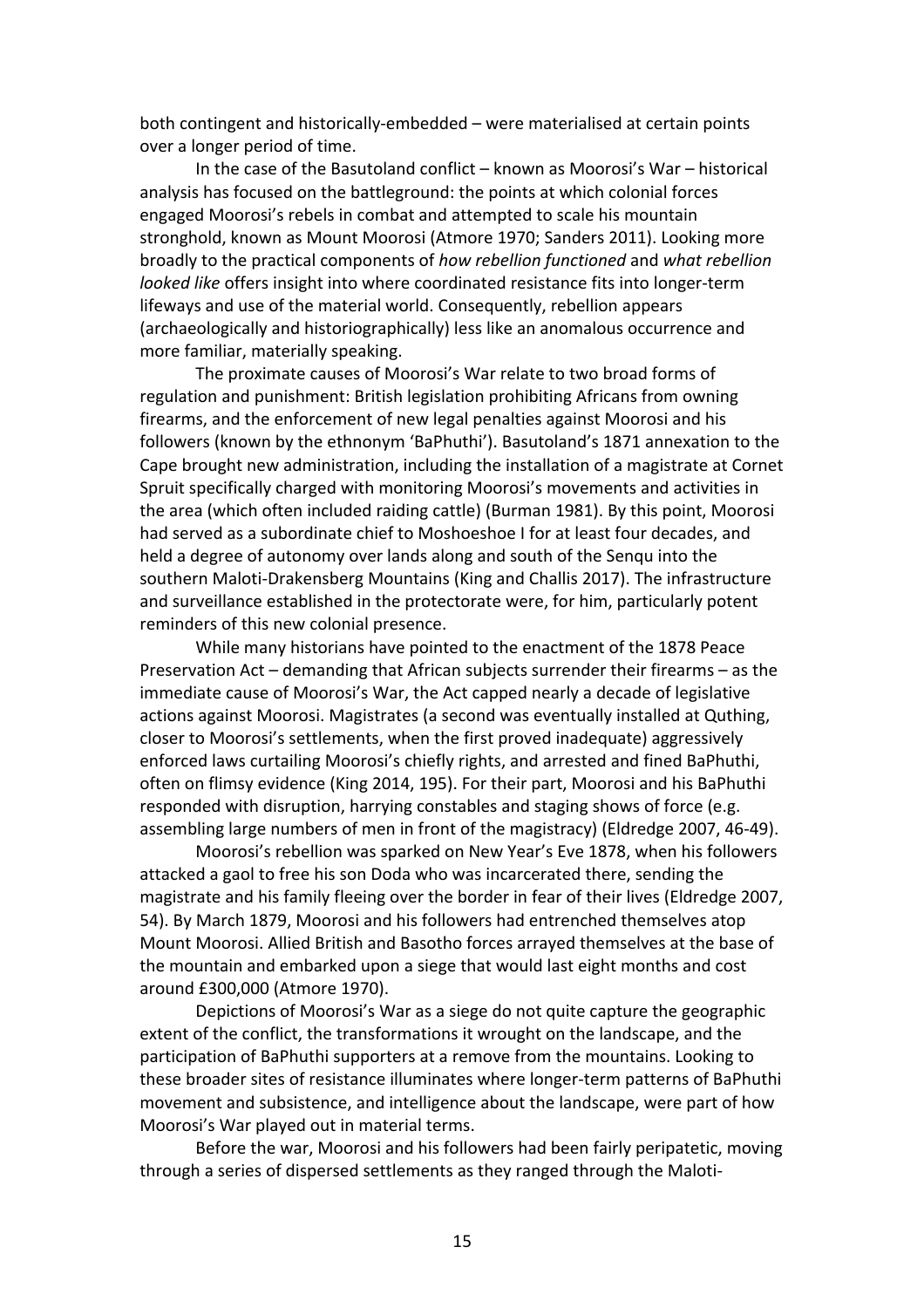Drakensberg Mountains to raid cattle. They used rockshelters and steep-sided mountains as fall-back positions after raids, as places to store food and supplies, and for longer periods of dwelling. Settlements like Bolepeletsa (an example of a mountain-top site), occupied throughout the nineteenth century, were geared towards expediency: walls for huts and kraals were dry-walled and repaired with undressed stone; the few avenues of ingress onto the hilltop were easily blocked with defensive walling; and the only local water sources were naturally-occurring cupules in the hill's sandstone bedrock (King 2017b). Moorosi's BaPhuthi were wellaware of the difficulties that colonial police and military faced in pursuing cattle raiders into the Maloti-Drakensberg, and used landscape features like inaccessible hilltops to their advantage (King and Challis 2017).

We see these same strategies in how rebels used Mount Moorosi, and the flat-topped mountains surrounding it. While significantly larger than Moorosi's other settlements, Mount Moorosi (Fig.6) shares many of the same features that made it a desirable redoubt: precipitous sides and limited access points, proximity to a water source (the Senqu River) and natural basins on the mountaintop, and relatively unobstructed views of the surrounding terrain. But Mount Moorosi was a more heavily fortified version of these earlier locales. A series of defensive walls on krantz lines running up the mountain's one slope offered cover for rebels fighting colonial forces below, and stone-walled structures possibly representing huts or kraals (a lack of archaeological deposit here makes this conjectural) cluster densely near this battle-facing side.

Within the first few months of the rebellion, though, much of the fighting between British/Basotho and BaPhuthi forces occurred off Mount Moorosi and in the surrounding landscape. Several of Moorosi's sons were stationed atop mountains along the Senqu River and its tributaries. From these positions, they were tasked with guarding supplies and harassing colonial troops. While colonial attacks initially targeted Mount Moorosi, it soon became apparent to military leadership that they could damage the rebels' resources by targeting these peripheral sites (Browning 1880, 299; Brabant 1931, 80-82).

According to evidence given by rebels who surrendered and then testified before the local magistrate, Mount Moorosi was home to between 100-300 combatants encamped atop the mountain fairly continuously (Austen 1879b; Martin 1879). Although Moorosi kept cattle on the mountain prior to the war, combatants were supplemented and provisioned through a network of collaborators that would keep supplies, livestock, and refugees in rockshelters elsewhere along the Senqu, even up into the highlands (Austen 1879a; Martin 1879, 10; Southey 1879, 21).

This last strategy of keeping livestock at higher altitudes and beyond the reach of colonial security forces had a long history in the Maloti-Drakensberg (King and Challis 2017). 'Bushman' raiders – heterogeneous cohorts of people who took cattle and horses from African and European farmers in the surrounding lowlands – used rockshelters as encampments for varying durations and purposes, especially to hide contraband animals (Wright 1971, 126; Challis 2012). Colonial officials tasked with pursuing or assessing the threat that raiders posed drew attention to these patterns of rockshelter use from the 1840s: Henry Francis Fynn interviewed raiders who camped in rockshelters at the headwaters of rivers in the Drakensberg Escarpment (Vinnicombe 2009 [1976], 55); in 1869 Albert Allison tracked a cohort of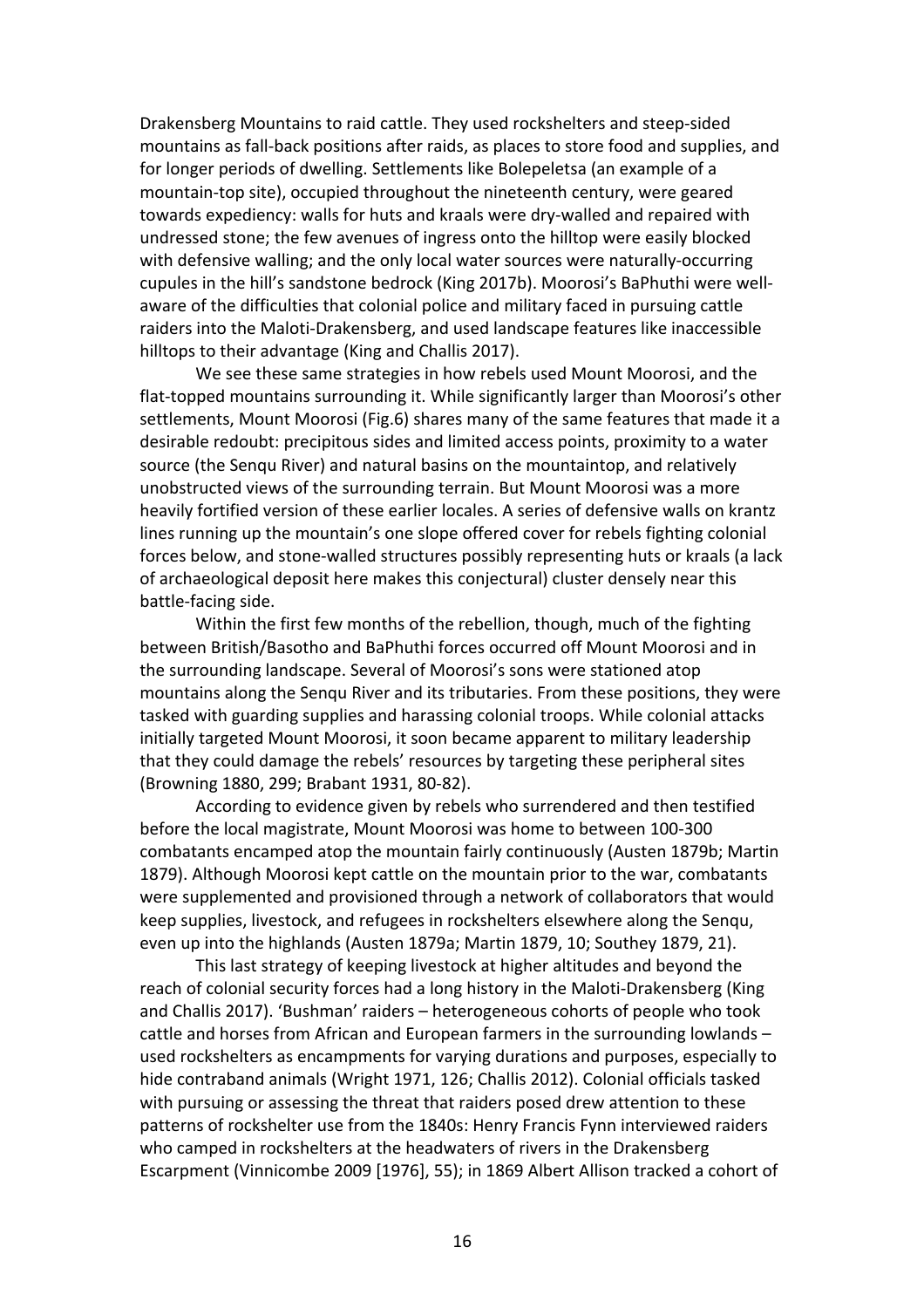raiders to a rockshelter stocked with horses, cattle, and guns (Allison 1869); raiders told Sir Walter Stanford in 1884 how they would camp and paint in rockshelters in the Maloti-Drakensberg highlands (Macquarrie 1958, 29). One shelter was so closely associated with an infamous cattle raider and associate of Moorosi called Soai that his shelter was occasionally called 'Lehaheng la Soai' ('The Place of the Cave of the Village of Soai', Mitchell 2010, 154-155). Rock arts depicting horses (a chronological marker, as horses arrived in the region *c*. 1835) are found in shelters across the Maloti-Drakensberg Mountains, and have been attributed to culturally creolised groups of cattle raiders for whom the horse was a potent being and an essential economic participant (Challis 2008, 2012, 2014, 2016). The widespread use of these spaces by communities for whom raiding was a meaningful social practice (Challis 2014, 2016) underscores the significance of these rockshelters in a landscape in which raiding and 'outlaw' behaviours were not only commonplace, but also means of enacting social cohesion among cohorts of diverse peoples (King and Challis 2017).

Thus, when Moorosi and his rebels relied upon collaborators to maintain a supply network between highland shelters and their mountain redoubt, they were drawing upon a well-established use of the Maloti-Drakensberg Mountains and longer-term intelligence about how to keep supplies away from colonial entities. This is not to suggest that the rebellion represents a colonial mis-construal of longstanding practices, or that it was enacted without an awareness of the specificities of its historical situation. Rather, it is to demonstrate how the tactics and strategies of Moorosi's War drew upon intelligence about the material world that was rooted in experience and memory; and which references widespread ways of engaging with how the terrain enabled 'outlaws' to evade retribution.

One final observation about rebellion more broadly. Hobsbawm's discussion of 'primitive rebels' suggests that one person's rebel may be another's freedom fighter. Put differently, rebellions denote the existence of a moral community: people linked through mutual obligation and shared interests in resisting the state. We do not know much about the constituents of Moorosi's polity prior to the rebellion, but testimonies from surrendered rebels suggest that the moral community atop Mount Moorosi entailed connections that included and also cut across familial ties. One informant, Litsilsa, offered the magistrate a list of 17 rebel names, almost all of which belonged to Moorosi's sons, grandsons, and subordinate chiefs (Austen 1879b; Martin 1879). Whether these kin-based relationships were actually co-sanguinal or more fictive (Landau 2010), being a Phuthi rebel could entail some form of identification with Moorosi. The remaining participants fought on the mountain for other reasons, perhaps drawn by anti-colonialist or anti-royalist sentiment or by Moorosi's cult of personality (Austen 1879b, 1879c, 1880). What insights we have into the long-term workings of Moorosi's polity suggest that his chiefdom was capable of incorporating people from an array of socio-cultural backgrounds (including 'Bushmen' raiders), as attested to in genealogies and oral histories (King 2017b). Concerning 'Bushman' raiders, archaeological scholarship has highlighted how raids could foster cohesion through shared practices: planning and executing manoeuvres, caring for and hiding livestock, producing rock art. Rock art scholars in particular have debated the character of this cohesion, postulating scenarios of casual socio-economic cooperation and deeper cultural creolisation (Blundell 2004; Challis 2016; Mallen 2008).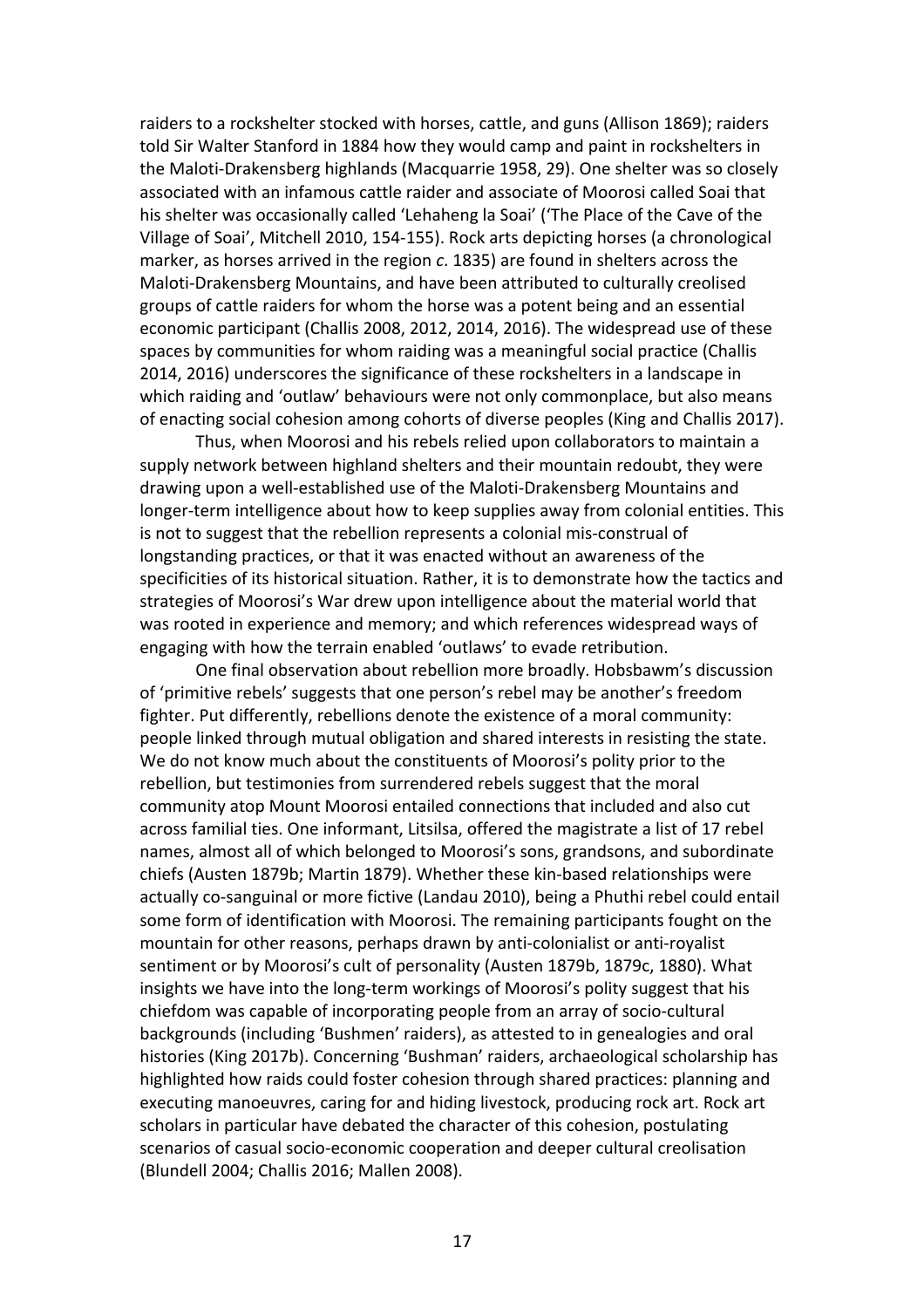I am not arguing that Moorosi's followers achieved cohesion in the same way as these raiders, nor is there scope here to explore notions of community formation in southern African chiefdoms in detail. I raise this issue of moral community to prompt examination of what we take for granted about how rebel movements operated. As we have seen, living 'in the face of the state' was not simply a reactionary existence, but drew on peoples' awareness of their historical position – visible in the adaptation of different BaPhuthi landmarks for use in the rebellion. Inasmuch as we may think of rebellion as responding to a specific trigger, Moorosi's BaPhuthi demonstrate that we should also consider the practices, vocabularies, and use of space that fostered obligatory relationships beyond and before the battlefield. This resonates with calls to expand archaeologies of warfare to include a more diverse array of arenas and actors involved in conflict (e.g. Nielsen 2009; Vandkilde 2003); to these I would add a need to nuance violent resistance in a similar manner.

## **Conclusion**

Class warriors, folk heroes, bogeymen (and women) – in these and other incarnations of 'outlaw' we see not only their narrative power but also their material and epistemic power. Outlaws are indeed 'material fantasies', speaking to particular sensory experiences, anxieties, fears, desires, memories, and rumour. But there are limits to imagination (Hamilton 1998; Spear 2003): these fantasies are not endlessly creative but constrained by the material world, its accretions, temporalities, and affordances. Those limits direct us to examine where constructions of outlaw were affective, sensuous experiences, emerging from longer pasts and shaped in historically-specific contexts. These affective experiences could be subtle and messy, more concerned with making sense of outlaws *with* material culture rather than *from* it: the vagrant illustrates that we are often better positioned to recover materials that refract desires to *control* deviant figures rather than traces that they created.

This reinforces earlier points about ephemeral traces leaving enduring affects, and leads me to highlight where the discussion here connects with archaeologies of incarceration and coercive spaces. These institutions have been scrutinised as representing almost utopian visions of the state, projects designed to monitor and transform the consciousness of those interned as well as society more broadly (Moshenska and Myers 2011). Prisons, internment camps, and gaols are thus in many ways the apotheosis of the dynamic just described, where outlaws (or at least state visions of them) are perhaps at their most material. It is, however, important to foreground how these spaces were built on understandings (often partial or mis-guided) of what outlaw bodies were capable of, which drew on observations and encounters in the wider world. Joining my discussion here with this literature allows us to glimpse the long, often, unwieldy, nearly always violent processes of trial-and-error that characterised efforts to regulate deviance in so many parts of the globe (Rao and Pierce 2006). Far from mitigating or excusing state exercises in control, this highlights where institutional authority may have penetrated slowly and insidiously (especially on colonial frontiers) through the experimentation and instabilities that Martin Hall (2005, 125) described.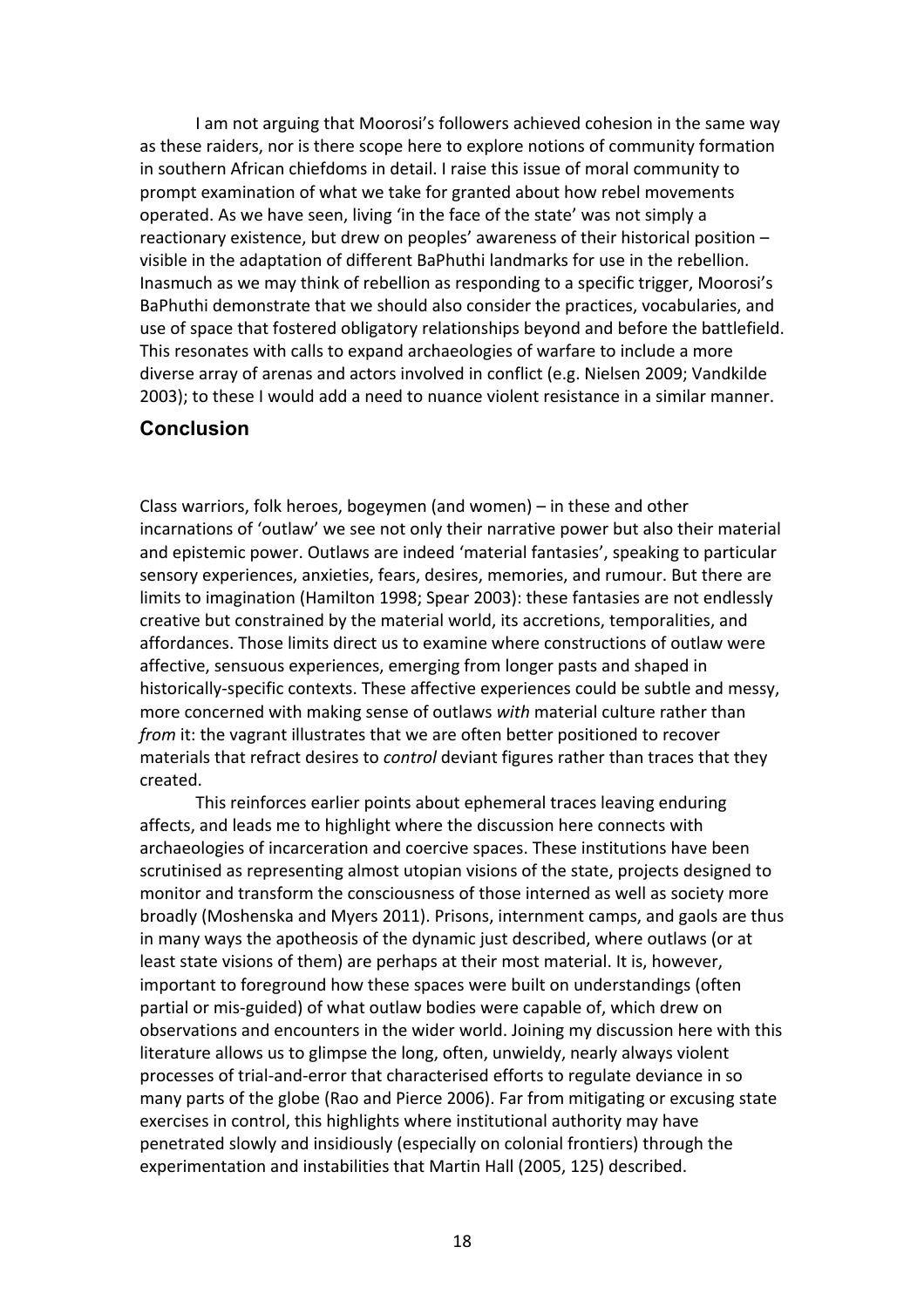While criminality is often assumed to go hand-in-glove with state power (and thus appears irrelevant to non-state contexts), I have also endeavoured to illustrate how criminality can emerge from our own habits of archaeological or historical thinking. These habits can be more concerned with patterns of movement than with objects directly. The cattle raider demonstrates how construing violence and disruption from long-term settlement patterns can conjure culprits responsible for such depredations based largely on perceived departures from earlier norms. Outlaws thus encourage us to reflect critically on how we build archaeological narratives about transgression, order, and disorder in the past. This is especially the case where an attention to process and pattern suggests an archaeological *status quo* that (deliberately or not) becomes a baseline for measuring changes that may appear socially disruptive but were not always connected to anti-social actors.

Indeed, a key point for colonial contexts or political economic mosaics more broadly (Stahl 2004) is to observe where outlaws were constructed not simply through the entrenchment of legal systems but through the displacement of traditional or long-term subsistence lifeways. Through changing hegemonies and/or material regimes of value, the traditional can shade into the transgressive, and identifying and regulating transgressors becomes an exercise in discerning material precedent and historical consciousness. This may appear to return us to a postcolonial focus on subalterns via some scenic circumlocution. What I have endeavoured to emphasise here is how 'outlaws' were *bricolages* of affects and sensibilities, and so archaeologists – as 'intellectual *bricoleurs*' (Dawdy 2005, 153) – are well-suited to exploring the theoretical and historical directions that these figures may lead us (cf. Joffe 2003).

Methodologically, this suggests some avenues for archaeologists working with words and things across diverse source materials. If we treat these as sites of imagination (cf. Casella and Voss 2011; Dawdy 2008) – in which we observe affect and sense commingling – then we can begin to approach textual and oral sources with a more nuanced eye to the work that the material world did in these contexts. This allows archaeologists to claim a more expansive, inter-disciplinary role in global historical studies, and assert that some aspects of the past were more material than they may initially appear. This position is particularly compelling in places where historical and archaeological scholarship has struggled to find a common ground. Outlaws highlight the futility of such divides: raiders, vagrants, and rebels are literally undisciplined, crossing sources and scholarly communities; there is much to gain from following them.

### **Notes**

 $1$  While Hobsbawm's discussions vacillate between the specific phrase 'bandit' and more general descriptions of 'criminals', his focus throughout is on the appropriation of property (i.e. theft). Although some bandits engaged in murder, rape, kidnapping, tax evasion, etc., he pays little attention to these crimes except where they go to demonstrate a lack of class consciousness or moral obligation.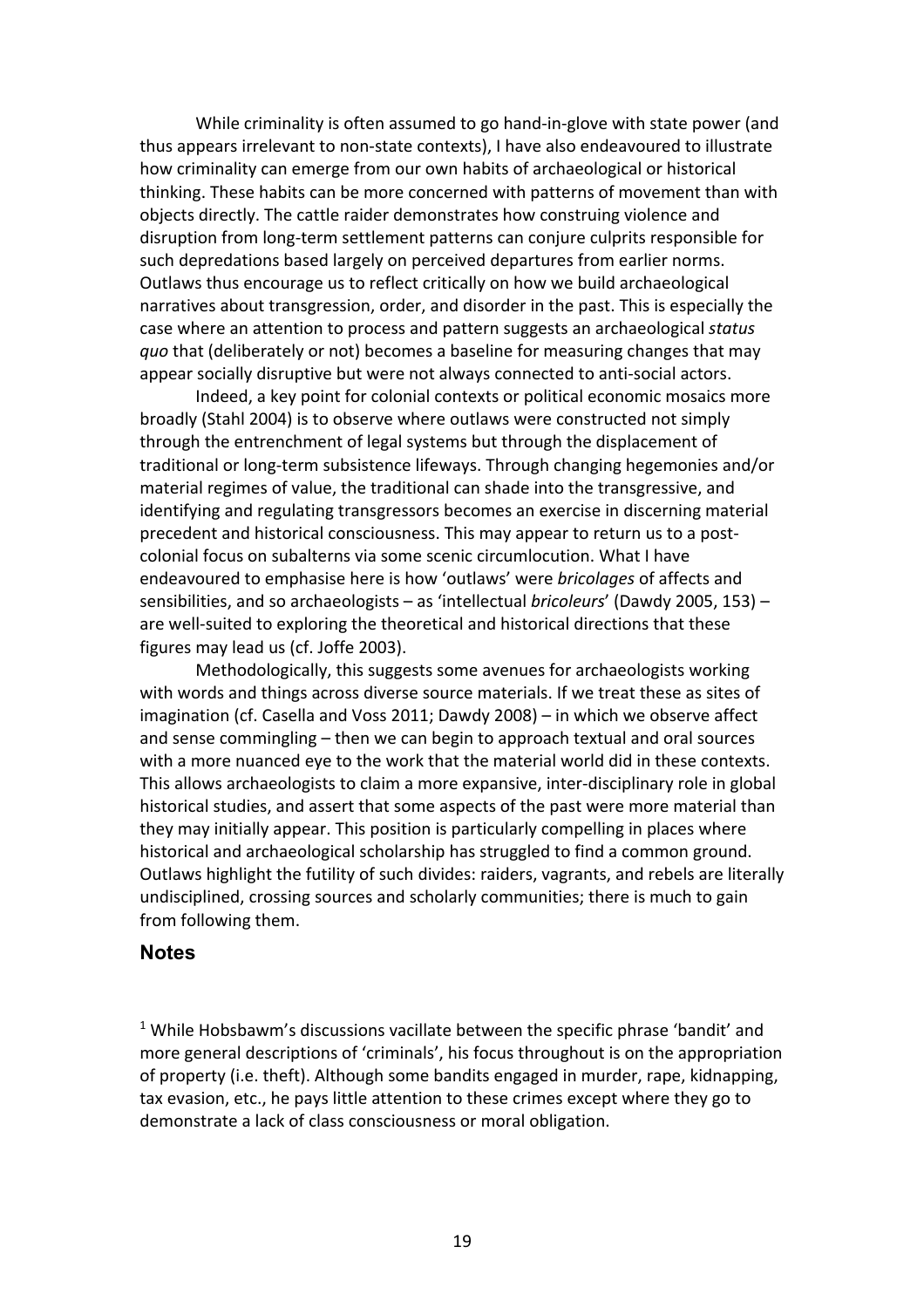$2$  For the complexities of disentangling racialised colonial nomenclature (e.g. 'Bushman') from linguistic and archaeological identification (e.g. 'hunter-gathererpastoralist', 'San') see Marks 1972, Parkington 1984, Wright 1996.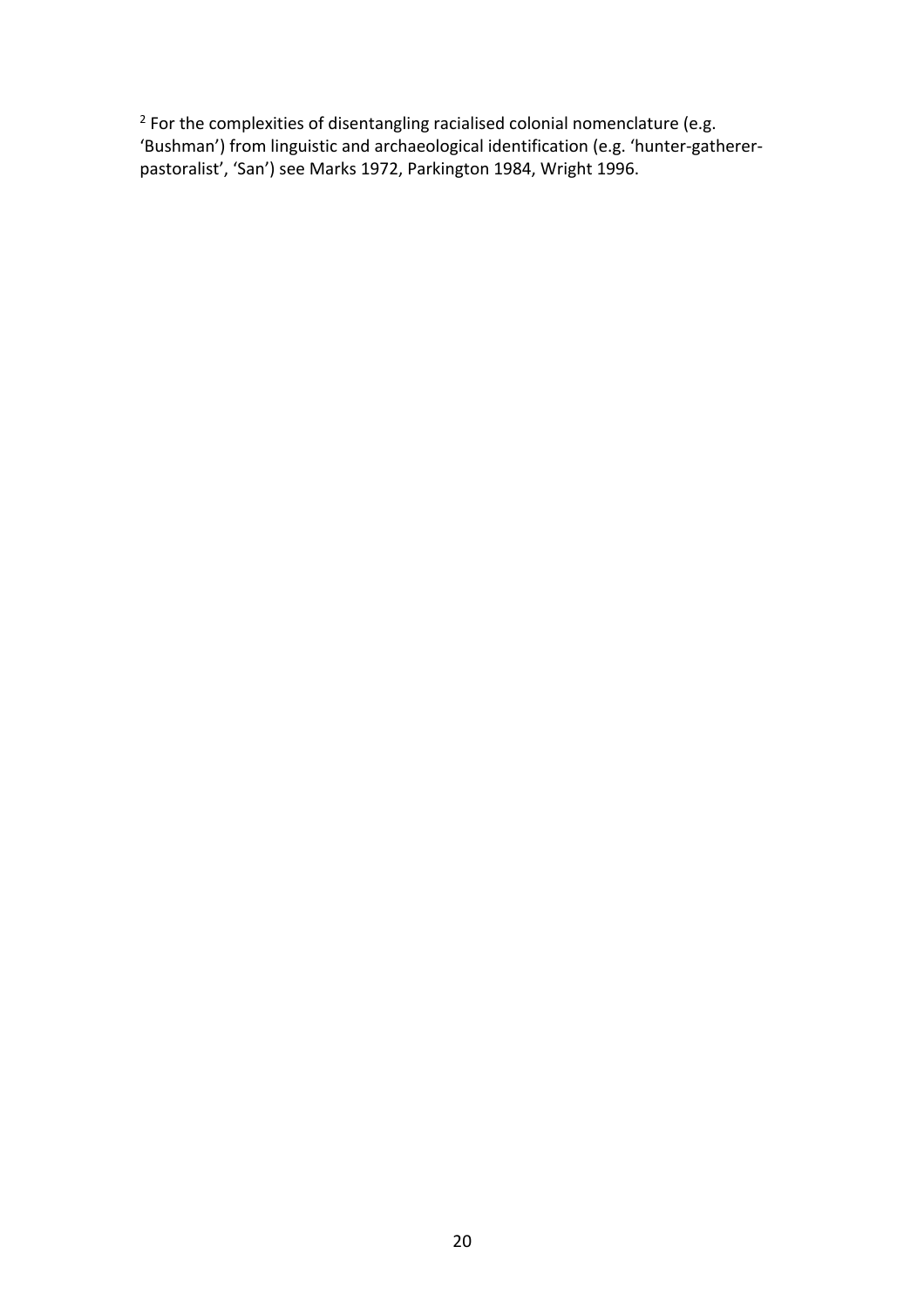## **References**

Adhikari, M., 2010: 'A total extinction confidently hoped for'. The destruction of Cape San society under Dutch colonial rule, 1700-1795, *Journal of Genocide Research* 12, 19-44.

Allison, A., 1869: Statement of Dinilape a Basuto resident near Silesa's kraal, Western Cape Archives, GH 14/27, South Africa.

Anderson, M.S., 2009: *Marothodi. The historical archaeology of an African capital*, Woodford, UK.

Arbousset, T., and F. Daumas, 1968 [1846]: *Narrative of an exploratory tour to the north-east of the Colony of the Cape of Good Hope*, trans. J.C. Brown, Cape Town. Ashley, C., A. Antonites, and P. Ditlef Fredriksen, 2016: Mobility and African archaeology. An Introduction, *Azania: Archaeological Research in Africa* 51, 417-434.

Atmore, A., 1970: The Moorosi Rebellion. Lesotho, 1879, in R.I. Rotberg and A.A. Mazrui (eds), *Protest and Power in Black Africa*, New York, 2-35.

Austen, J., 1879a: J. Austen to C. Griffith, 18 February, Western Cape Archives, NA 276, South Africa.

Austen, J., 1879b: Report upon the case of Maketa Andreas and Zwartboy, 4 July 1879, in *Further papers in re. Morosi Rebellion in Basutoland*, presented to the House of Assembly, 122-124, Western Cape Archives, A.49-'79, South Africa.

Austen, J., 1879c: Report on the case of Mohula, Mojaki, and Pata, 4 July 1879, in *Further papers in re. Morosi Rebellion in Basutoland*, presented to the House of Assembly, 124-135, Western Cape Archives, A.49-'79, South Africa.

Austen, J., 1880: Statement of Mofetudi, 23 February 1880, enclosed in J. Austen to C. Griffith, 3 March 1880, Western Cape Archives, NA 277, South Africa.

Austen, R., 1986: Social bandits and other heroic criminals. Western models of resistance and their relevance for Africa, in D. Crummey (ed.), *Banditry, rebellion, and social protest in Africa*, London, 89-109.

Beaudry, M.C. and T.G. Parno (eds), 2013: *Archaeologies of Mobility and Movement*, New York.

Beinart, W., and C. Bundy (eds), 1987: *Hidden struggles in rural South Africa*, London. Blundell, G., 2004: *Nqabayo's Nomansland. San rock art and the somatic past*, Uppsala.

Brabant, E.Y., 1931: Life of General Sir E.Y. Brabant, Western Cape Archives, ACC 459, South Africa.

Browning, F., 1880: *Fighting and farming in South Africa*, London.

Burman, S., 1981: *Chiefdom politics and alien law. Basutoland under Cape rule, 1871- 1884*, London.

Casella, E.C., 2000: 'Doing trade'. A sexual economy of nineteenth-century Australian female convict prisoners, *World Archaeology* 32, 209-221.

Casella, E.C., and B.L. Voss, 2011: Intimate encounters. An archaeology of sexualities within colonial worlds, in E.C. Casell and B.L. Voss (eds), *The archaeology of colonialism. Intimate encounters and sexual effects*, New York, 1-10.

Challlis, S., 2008: The impact of the horse on the AmaTola 'Bushmen'. New identity in the Maloti-Drakensberg Mountains of southern Africa, DPhil thesis, Oxford.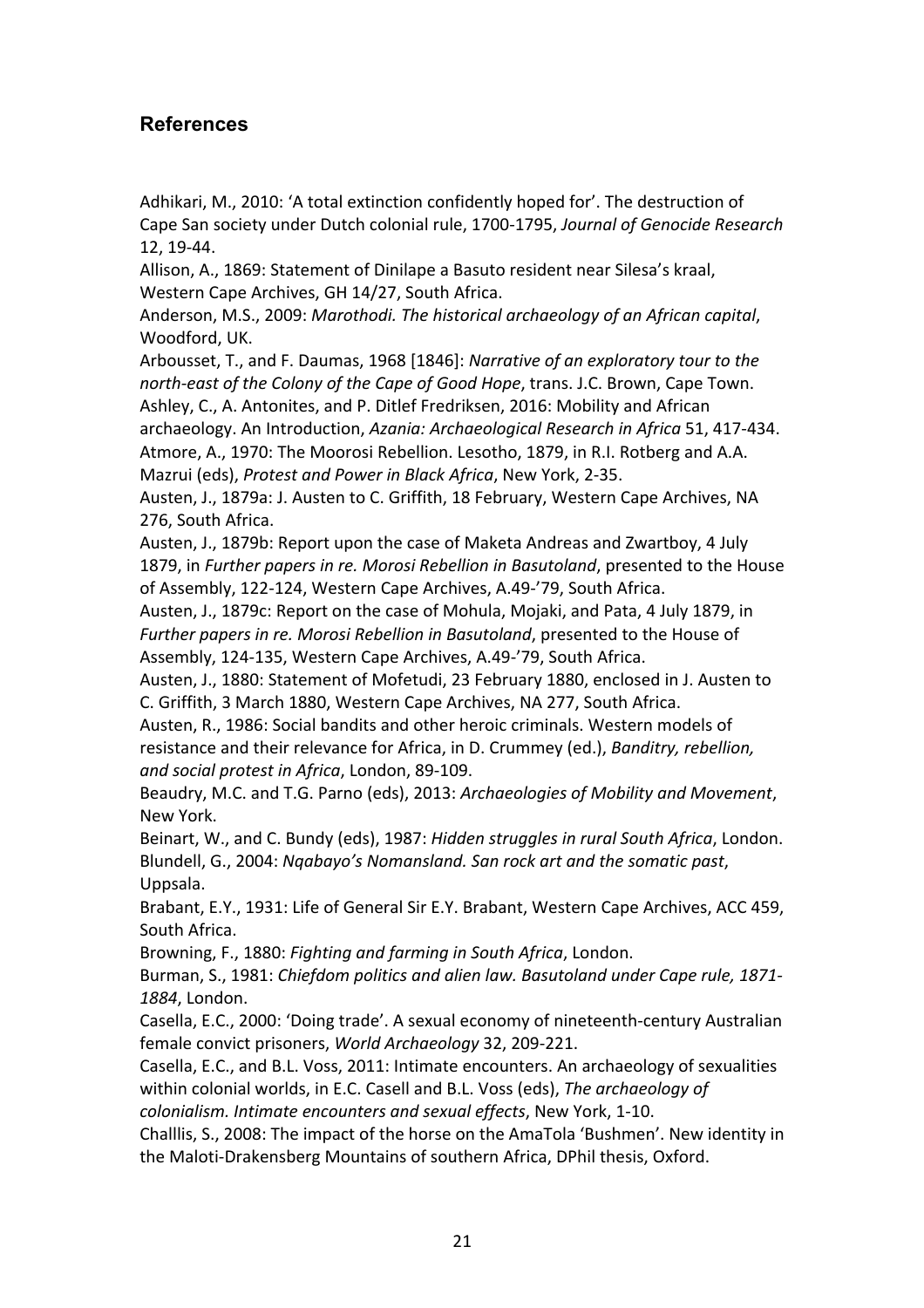Challis, S., 2012: Creolisation on the nineteenth-century frontiers of southern Africa. A case study of the AmaTola 'Bushmen' in the Maloti-Drakensberg, *Journal of Southern African Studies* 38, 265-280.

Challis, S., 2014: Binding beliefs. The creolisation process in a 'Bushman' raider group in nineteenth-century southern Africa, in J. Deacon and P. Skotnes (eds), *The courage of Kabbo. Celebrating the 100th anniversary of the publication of 'Specimens of Bushman folklore'*, Cape Town, 247-265.

Challis, S., 2016: Re-tribe and resist. The ethnogenesis of a creolised raiding band in response to colonialism, in C. Hamilton and N. Leibhammer (eds), *Tribing and untribing the archive. Critical enquiry into the traces of the Thukela-Mzimkhulu region from the Early Iron Age until c. 1910*, Pietermaritzburg, 282-99.

Comaroff, J., 1985: *Body of power, spirit of resistance. The culture and history of a South African people*, Chicago.

Crais, C., 1992: *White supremacy and black resistance in pre-industrial South Africa. The making of the colonial order in the eastern Cape, 1770-1865*, Cambridge.

Crossland, Z., 2013: Signs of mission. Material semeiosis and nineteenth-century Tswana architecture, *Signs and Society* 1, 79-113.

Cullinan, P., 1992: *Robert Jacob Gordon, 1743-1795. The man and his travels at the Cape*, Cape Town.

Dante, A., 2017: Histories of a burnt house. An archaeology of negative spaces and dispossession, *American Anthropologist* 119, 253-268.

Dawdy, S.L., 2005: Thinker-tinkers, race and the archaeological critique of modernity, *Archaeological Dialogues* 12, 143-164.

Dawdy, S.L., 2006: The burden of Louis Congo and the evolution of savagery in colonial Louisiana, in S. Pierce and A. Rao (eds), *Discipline and the other body. Correction, corporeality, colonialism*, Durham, NC, 61-89.

Dawdy, S.L., 2008: *Building the Devil's empire: French colonial New Orleans*, Chicago. Dawdy, S.L., and J. Bonni, 2012: Towards a general theory of privacy, *Anthropological Quarterly* 85, 673-699.

Elbourne, E., 1994: Freedom at issue. Vagrancy legislation and the meaning of freedom in Britain and the Cape Colony, 1799-1842, *Slavery and Abolition* 15, 114- 150.

Elbourne, E., 2002: *Blood ground. Colonialism, missions, and the contest for Christianity in the Cape Colony and Britain, 1799-1853*, Montreal.

Eldredge, E.A., 2007: *Power in colonial Africa. Conflict and discourse in Lesotho, 1870-1960*, Madison.

Etherington, N., 2001: *The great treks. The Transformation of southern Africa, 1918- 1854*, London.

Fleisher, J., 2004: Behind the sultan of Kilwa's 'rebellious conduct'. Local perspectives on an international East African town, in A. Reid and P. Lane (eds), *African Historical Archaeologies*, New York, 91-124.

Fleisher, J., and N. Norman, 2015: Archaeologies of anxiety. The materiality of anxiousness, worry, and fear, in J. Fleisher and N. Norman (eds), *The archaeology of anxiety. The materiality of anxiousness, worry, and fear*, New York, 1-20.

Fredriksen, P.D. and F. Bandama, 2016: The mobility of memory. Space /knowledge dynamics in rural potting workshops in Limpopo Province, South Africa, *Azania: Archaeological Research in Africa* 51, 489-506.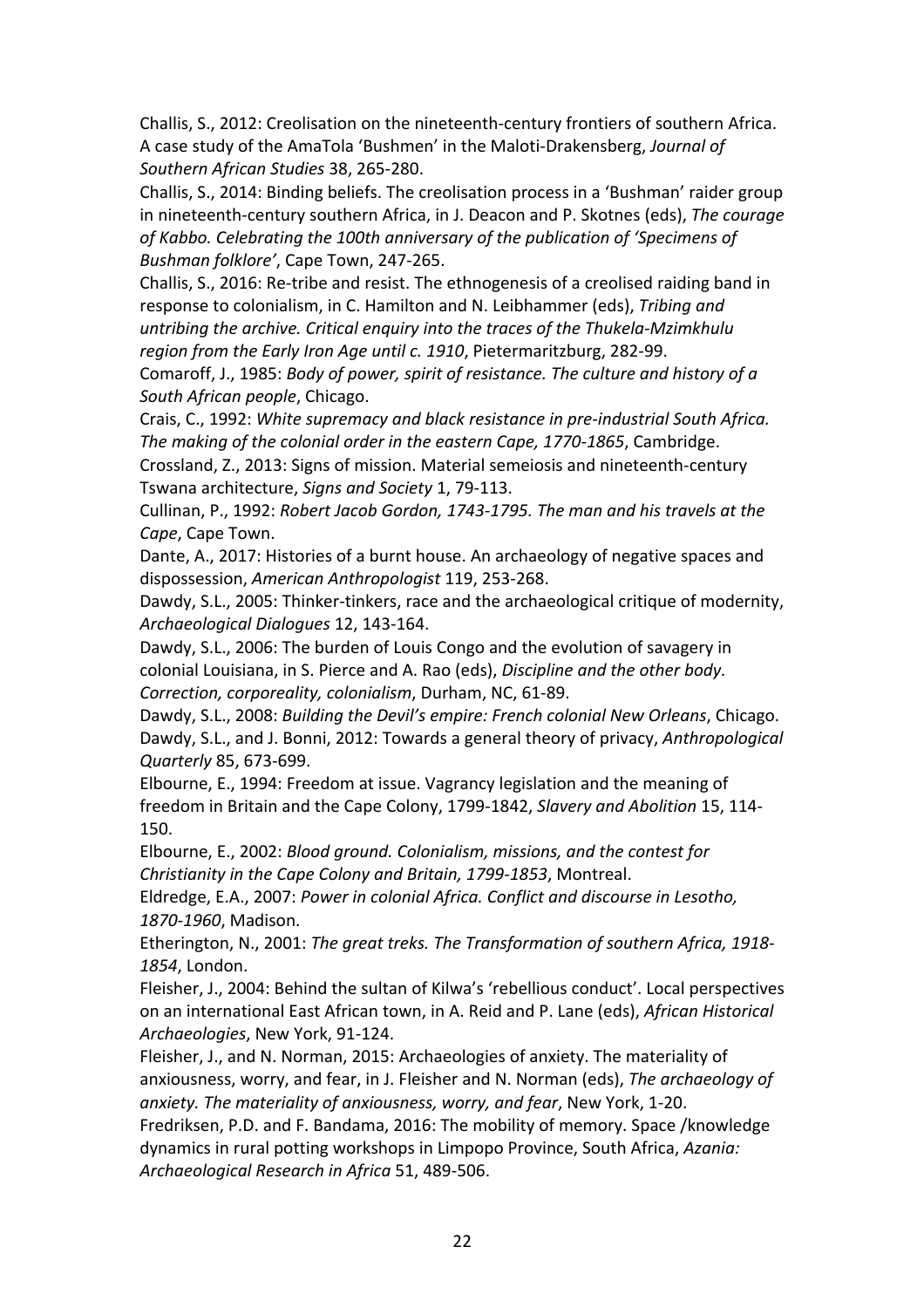Fredriksen, P.D., and S. Chirikure, 2015: Beyond static models. An evaluation of present status and future prospects for Iron Age research in southern Africa, *Cambridge Archaeological Journal* 25, 597-614.

Giblin, J.D., 2014: Toward a politicised interpretation ethic in African archaeology, *Azania: Archaeological Research in Africa* 49, 148-165.

González-Ruibal, A., 2014: *An archaeology of resistance: materiality and time in an African borderland*, Plymouth.

Gosden, C., 2004: *Archaeology and colonialism. Cultural contact from 5000 BC to the present*, Cambridge.

Gray, D.F., 2011: Incorrigible vagabonds and suspicious spaces in nineteenth-century New Orleans, *Historical Archaeology* 45, 55-73.

Hall, M., 2000: *Archaeology and the modern world. Colonial transcripts in South Africa and the Chesapeake*, London.

Hall, S., 1995: Archaeological indicators for stress in the western Transvaal region between the seventeenth and nineteenth centuries, in C. Hamilton (ed.), *The mfecane aftermath. Reconstructive debates in South African history*, Johannesburg, 307-321.

Hall, S., 1998: A consideration of gender relations in the Late Iron Age 'Sotho' sequence of the western Highveld, South Africa, in S Kent (ed.), *Gender in African prehistory*, Walnut Creek, CA, 235-258.

Hall, S., 2012: Identity and political centralisation in the western regions of the Highveld, c. 1770-c. 1830. An archaeological perspective, *Journal of Southern African Studies* 38, 301-318.

Hall, S., M. Anderson, J.C.A. Boeyens, and F. Coetzee, 2008: Towards an outline of the oral geography, historical identity and political economy of the late precolonial Tswana in the Rustenburg region, in N. Swanepoel, A. Esterhuysen, and P. Bonner (eds), *Five hundred years rediscovered. Southern African precedents and prospects. 500 year initiative 2007 conference proceedings*, Johannesburg, 55-85.

Hamilton, C., 1998: *Terrific majesty. The powers of Shaka Zulu and the limits of historical invention*, London.

Harris, O.J.T. and T.F. Sørensen, 2010: Rethinking emotion and material culture, *Archaeological Dialogues* 17, 145-163.

Hartnett, A. and S.L. Dawdy, 2013: The archaeology of illegal and illicit economies, *Annual Review of Anthropology* 42, 37-51.

Hobsbawm, E., 1959: *Primitive rebels. Studies in archaic forms of social movement in the 19th and 20th centuries*, Manchester.

Hobsbawm, E., 2000 [1969]: *Bandits*, New York.

Huffman, T.N., 2001: The Central Cattle Pattern and interpreting the past, *Southern African Humanities* 13, 19-35.

Joffe, A.H., 2003: Identity/crisis, *Archaeological Dialogues* 10, 77-95.

King, R., 2014: Voluntary barbarians of the Maloti-Drakensberg. The BaPhuthi chiefdom, cattle raiding, and colonial rule in nineteenth-century southern Africa, DPhil thesis, Oxford.

King, R., 2017a: Cattle, raiding and disorder in southern African history, *Africa* 87, 607-630.

King, R., 2017b: Living on edge. New perspectives on anxiety, refuge, and colonialism in southern Africa, *Cambridge Archaeological Journal* 27, 533-551.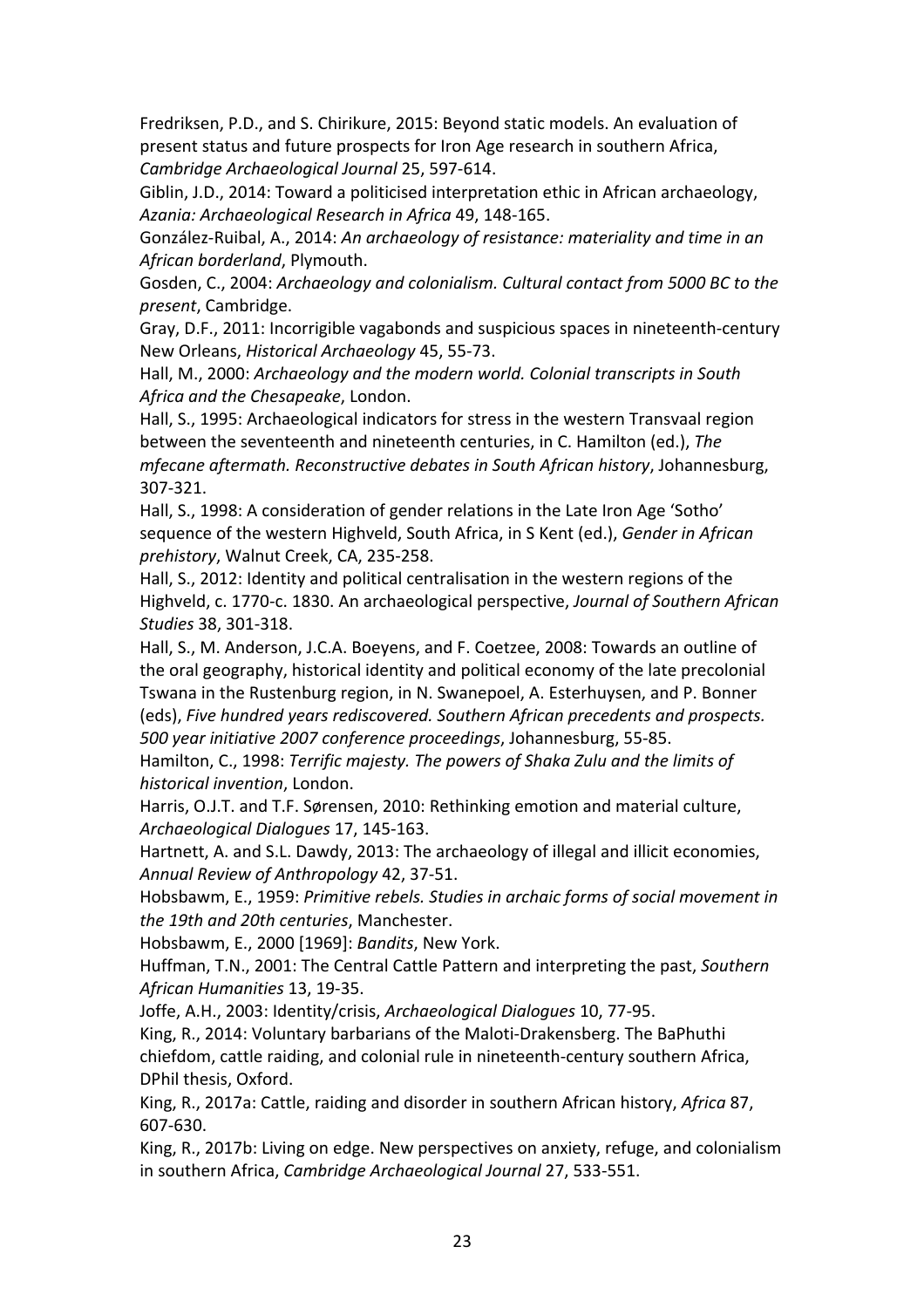King, R., forthcoming a: Among the 'headless hordes'. Missionaries, outlaws, and logics of landscape in the Wittebergen Native Reserve, c. 1850-1871, *Journal of Southern African Studies*.

King, R. and S. Challis, 2017: The 'interior world' of the nineteenth-century Maloti-Drakensberg Mountains, *Journal of African History* 58, 213-237.

King, R. and M. McGranaghan, forthcoming: The archaeology and materiality of mission in southern Africa, *Journal of Southern African Studies*.

Kuper, A., 1982: *Wives for cattle. Bridewealth and marriage in southern Africa*, London.

Landau, P.S., 2010: *Popular politics in the history of South Africa, 1400-1948*, New York.

Lane, P.J., 2004: Reconstructing Tswana townscapes. Toward a critical historical archaeology, in A. Reid and P. Lane (eds), *African historical archaeologies*, London, 269-299.

Lane, P., 2011: Slavery and slave trading in eastern Africa. Exploring the intersections of historical sources and archaeological evidence, in P. Lane and K. MacDonald (eds), *Slavery in Africa. Archaeology and memory*, Oxford, 281-316.

Lane, P., and K. MacDonald, 2011: Introduction. Slavery, social revolutions and enduring memories, in P. Lane and K. MacDonald (eds), *Slavery in Africa.* 

*Archaeology and memory*, Oxford, 282-316.

Lester, A., 2005: *Imperial networks. Creating identities in nineteenth-century South Africa and Britain*, London.

Macquarrie, J.W., 1958: *The reminiscences of Sir Walter Stanford, Volume I (1850- 1885)*, Cape Town.

Maggs, T.M.O'C., 1976: *Iron Age communities of the southern Highveld*, Pietermaritzburg.

Mallen, L., 2008: Rock art and identity in the north Eastern Cape Province, MA thesis, Johannesburg.

Marks, S., 1972: Khoisan resistance to the Dutch in the seventeenth and eighteenth centuries, *Journal of African History* 13, 55-80.

Marshall, L.W., 2014: Marronage and the politics of memory. Fugitive slaves, interaction, and integration in nineteenth-century Kenya, in L.W. Marshall, *The archaeology of slavery. A comparative approach to captivity and coercion*, Carbondale, IL, 276-299.

Martin, C.J., 1879: Diary of events kept by Mr C.J. Martin, aide-de-camp and interpreter to Colonel-Commandant Griffith, commanding forces in and upon the borders of Basutoland, in *Correspondence and papers (in part) respecting the rebellion in British Basutoland*, presented to the House of Assembly, 10-15, Western Cape Archives, A.17-'79, South Africa.

McGranaghan, M., 2016: The death of the agama lizard. The historical significances of a multi-authored rock-art site in the Northern Cape (South Africa), *Cambridge Archaeological Journal* 26, 157-179.

Mitchell, P., 2002: *The archaeology of southern Africa*, Cambridge.

Mitchell, P., 2005: *African connections*, Lanham, MD.

Mitchell, P., 2010: Making history at Sehonghong: Soai and the last Bushman occupants of his shelter, *Southern African Humanities* 22, 149-170.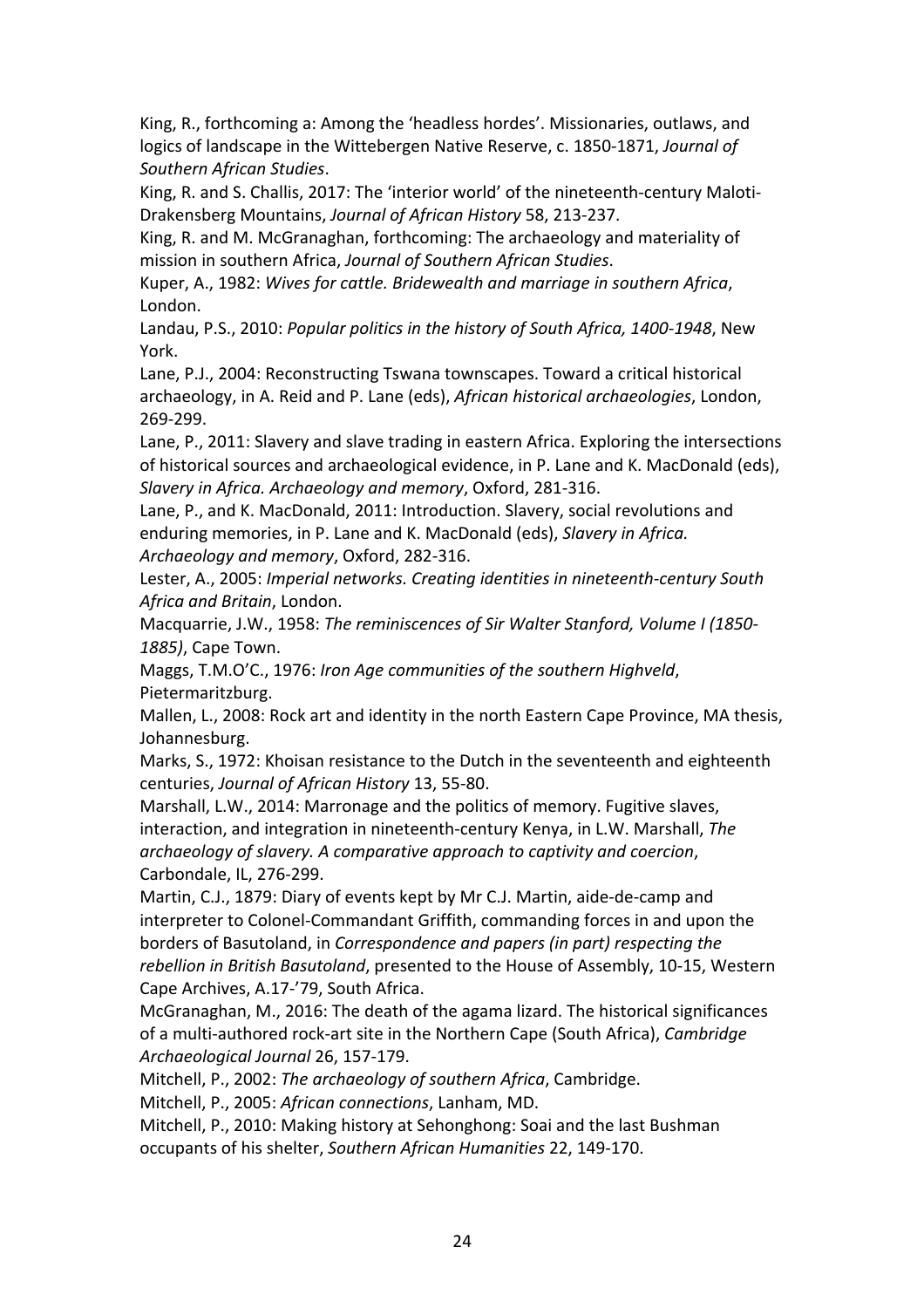Morton, F., 2009: *When rustling became an art. Pilane's Kgatla and the Transvaal frontier 1820-1902*, Cape Town.

Moshenska, G. and A. Myers, 2011: An introduction to archaeologies of internment, in A. Myers and G. Moshenska (eds), *Archaeologies of internment*, New York, 1-20. Nielsen, A.E., 2009: Ancestors at war. Meaningful conflict and social process in the south Andes, in A.E. Nielsen and W.H. Walker (eds), *Warfare in cultural context. Practice, agency, and the archaeology of violence*, Tucson, 218-262.

Norman, N., 2016: Feet of clay. An archaeology of Huedan elite anxiety in the era of Atlantic trade, in J. Fleisher and N. Norman (eds), *The archaeology of anxiety. The materiality of anxiousness, worry, and fear*, 95-119, New York.

Oma, K.A., 2010: Between trust and domination. Social contracts between humans and animals, *World Archaeology* 42, 175-187.

Orser, C.E., 2004: *Race and practice in archaeological interpretation*, Philadelphia. Orton, J., 2015: The introduction of pastoralism to southernmost Africa. Thoughts on new contributions to an ongoing debate, *Azania: Archaeological Research in Africa* 50, 250-258.

Parkington, J., 1984: Soaqua and Bushmen. Hunters and robbers, in C. Schrire (ed.), *Past and present in hunter gatherer studies*, Orlando, 151-174.

Parsons, N., 1995: 'The time of troubles'. *Difaqane* in the interior, in C. Hamilton (ed.), *The Mfecane aftermath. Reconstructive debates in southern African history*, Johannesburg, 301-306.

Penn, N., 2005: *The forgotten frontier: colonist and Khoisan on the Cape's northern frontier in the 18th century*, Cape Town.

Ranger, T., 2012 [1983]: The invention of tradition in colonial Africa, in E. Hobsbawm and T. Ranger (eds), *The invention of tradition*, Cambridge, 211-262.

Rao, A. and S., Pierce, 2006: Discipline and the other body. Humanitarianism, violence, and the colonial exception, in S. Pierce and A. Rao (eds), *Discipline and the other body. Correction, corporeality, colonialism*, Durham, NC, 1-35.

Richard, F.G., 2013: Thinking through 'vernacular cosmopolitanisms'. Historical archaeology in Senegal and the material contours of the African Atlantic, *International Journal of Historical Archaeology* 17, 40-17.

Sadr, K., 2015: Livestock first reached southern Africa in two separate events, *PLoS One*, https://doi.org/10.1371/journal.pone.0134215 (accessed 15 March 2018). Sanders, P., 2011: *'Throw down white man'. Cape rule and misrule in colonial Lesotho 1871-1884*, Morija.

Schrire, C., 1992: The archaeological identity of hunters and herders at the Cape over the last 2000 years. A critique, *South African Archaeological Bulletin* 47, 62-64. Scott, J., 1985: *Weapons of the weak. Everyday forms of peasant resistance*, New Haven.

Scott, J., 2009: *The art of not being governed. An anarchist history of upland southeast Asia*, New Haven.

Seal, G., 2009: The Robin Hood principle. Folklore, history, and the social bandit, *Journal of Folklore Research* 46, 67-89.

Smith, A.B., 2008: Pastoral origins at the Cape, South Africa, *Southern African Humanities* 20, 49-60.

Southey, R.G., 1879: Colonel R.G. Southey to Colonel E.Y. Brabant, 2 June 1879, in *Correspondence and papers (in part) respecting the rebellion in British Basutoland*,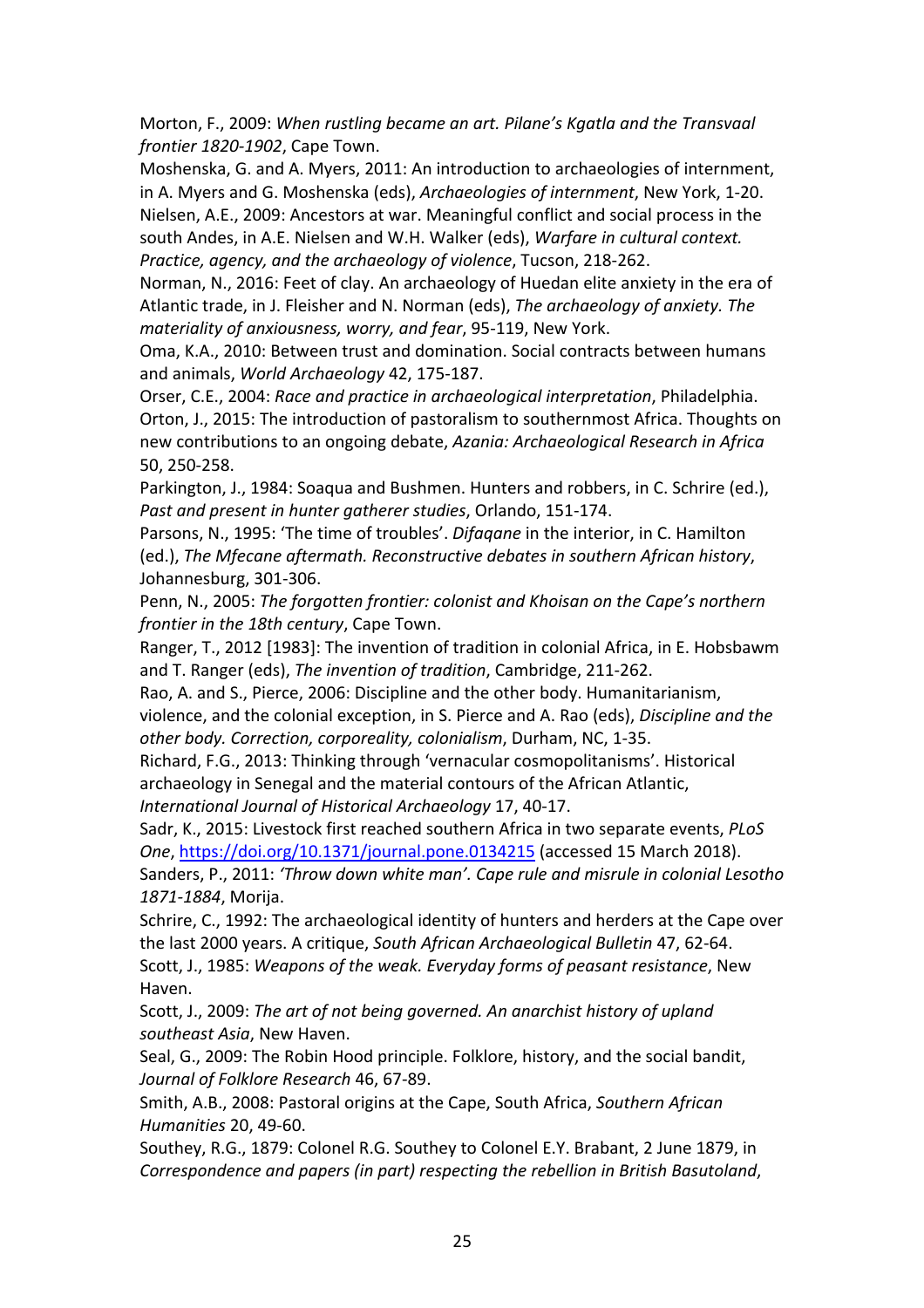presented to the House of Assembly, 20-21, Western Cape Archives, GH 28/53, South Africa.

Spear, T., 2003: Neo-traditionalism and the limits of invention in British colonial Africa, *Journal of African History* 44, 3-27.

Spencer-Wood, S.M. and C.N. Matthews, 2011: Impoverishment, criminalization, and the culture of poverty, *Historical Archaeology* 45, 1-10.

Stahl, A.B., 2004: Political economic mosaics. Archaeology of the last two millennia in tropical sub-Saharan Africa, *Annual Review of Anthropology* 33, 145-172.

Stoler, A.L., 2008: Imperial debris. Reflections on ruins and ruination. *Cultural Anthropology* 23, 191-219.

Stoler, A.L., 2009: *Along the archival grain. Epistemic anxieties and colonial common sense*, Princeton.

Theal, G.M., 2002: *Basutoland records, Volume V*, M. Thabane (ed.), Roma, Lesotho. van Dommelen, P., 2014: Moving on. Archaeological perspectives on mobility and migration, *World Archaeology* 46, 477-483.

van Schalkwyk, J.B. and B.W. Smith, 2004: Insiders and outsiders: Sources for reinterpreting a historical event, in A. Reid and P.J. Lane (eds), *African historical archaeologies*, New York, 325-346.

Vandkilde, H., 2003: Commemorative tales. Archaeological responses to modern myth, politics, and war, *World Archaeology* 35, 126-144.

Vinnicombe, P., [1976] 2009: *People of the eland. Rock paintings of the Drakensberg Bushmen as a reflection of their life and thought*, P. Mitchell and B. Smith (eds), Johannesburg.

Voss, B.L., 2011: Sexual effects. Postcolonial and queer perspectives on the archaeology of sexuality and empire, in B.L. Voss and E.C. Casella (eds), *The archaeology of colonialism. Intimate encounters and sexual effects*, Cambridge, 11- 28.

Webster, A., 1995: Unmasking the Fingo. The War of 1835 revisited, in C. Hamilton (ed.), *The Mfecane aftermath. Reconstructive debates in South African history*, Johannesburg, 241-276.

White, H., 2011: Beastly whiteness. Animal kinds and the social imagination in South Africa, *Anthropology Southern Africa* 34, 104-113.

Whitelaw, G., and S. Hall, 2016: Archaeological contexts and the creation of the social categories before the Zulu kingdom, in C. Hamilton and N. Leibhammer (eds), *Tribing and untribing the archive. Critical enquiry into the traces of the Thukela-Mzimkhulu region from the Early Iron Age until c. 1910*, Pietermaritzburg, 146-181. Winter, S., 2013: Legislation, ideology and personal agency in the Western Australian penal colony, *World Archaeology* 45, 797-815.

Wright, J.B., 1971: *Bushman raiders of the Drakensberg, 1840-1870*, Pietermaritzburg.

Wright, J.B., 1996: Sonqua, Bosjesmans, Bushmen, abaThwa. Comments and queries on pre-modern identifications, *South African Historical Journal* 35, 16-29.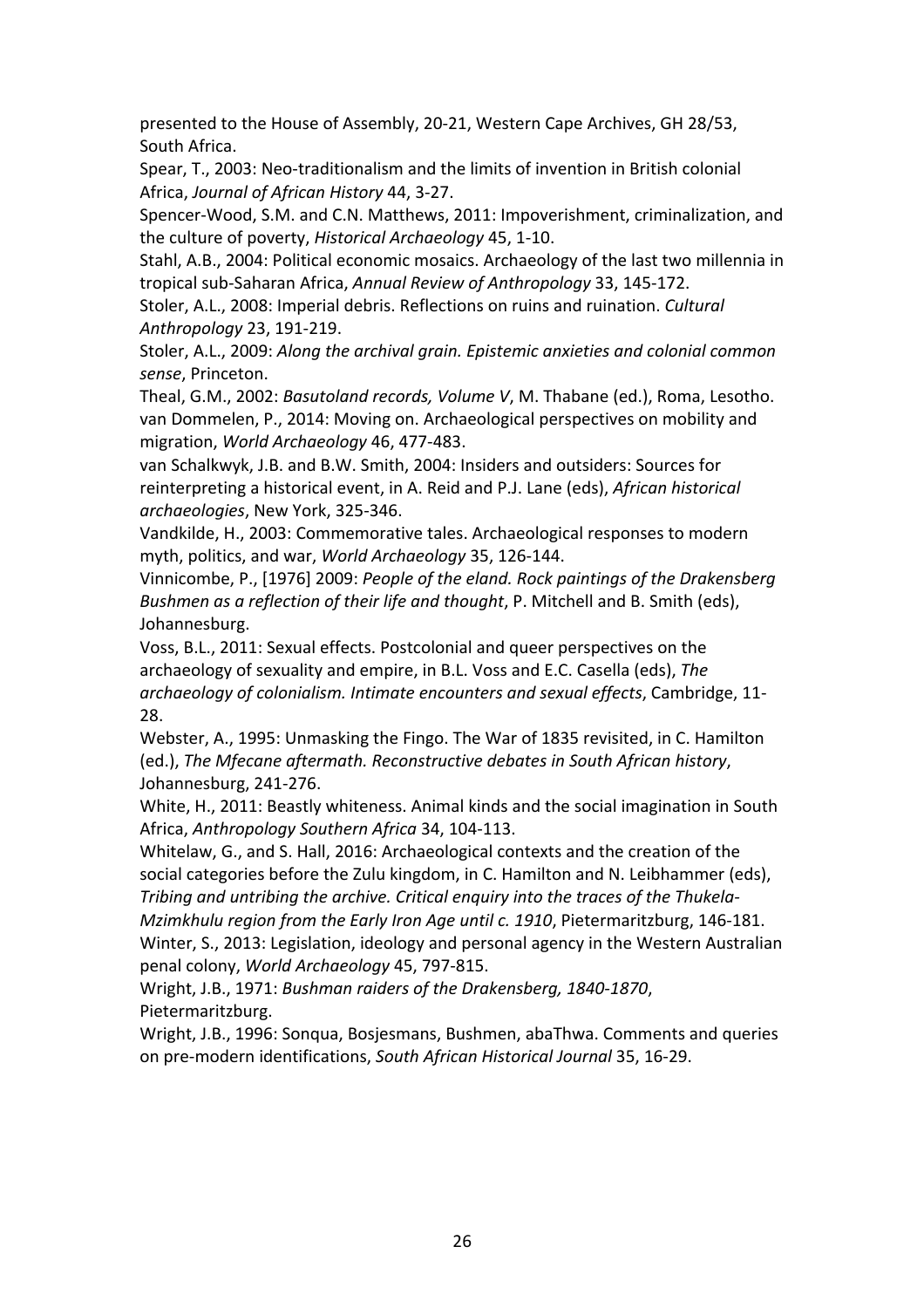# **Figure captions**

Fig.1. Map showing regions and political territories in southern Africa mentioned in the text. The Cape Colony's eastern boundaries stretched varyiously to the Bushmans (1778), Fish (1819), Keiskamma (1847), and Kei (1847-1865) Rivers. The Drakensberg Escarpment divides the Maloti and Drakensberg Mountain systems; I refer to these collectively as the Maloti-Drakensberg Mountains.

Fig. 2. Map showing places in southern Africa mentioned in the text.

Fig. 3. Map of a Molokwane-type homestead on the Highveld showing 'scalloped' perimeter walls, cattle track, cattle byres, and placement of ash. Adapted from Hall 2012, 308.

Fig.4. Map of Wittebergen Native Reserve showing fenced plots set aside for arable land and mission station. Drawn after Surveyor General Herschel Region Document TR63/1883.

Fig.5. Rock arts of the Strandberg showing associations between ostrich herding/hunting, horsemanship, and European material culture. Images courtesy Mark McGranaghan.

Fig.6. Survey map of Mount Moorosi, with bullet casings dating to late nineteenth century.